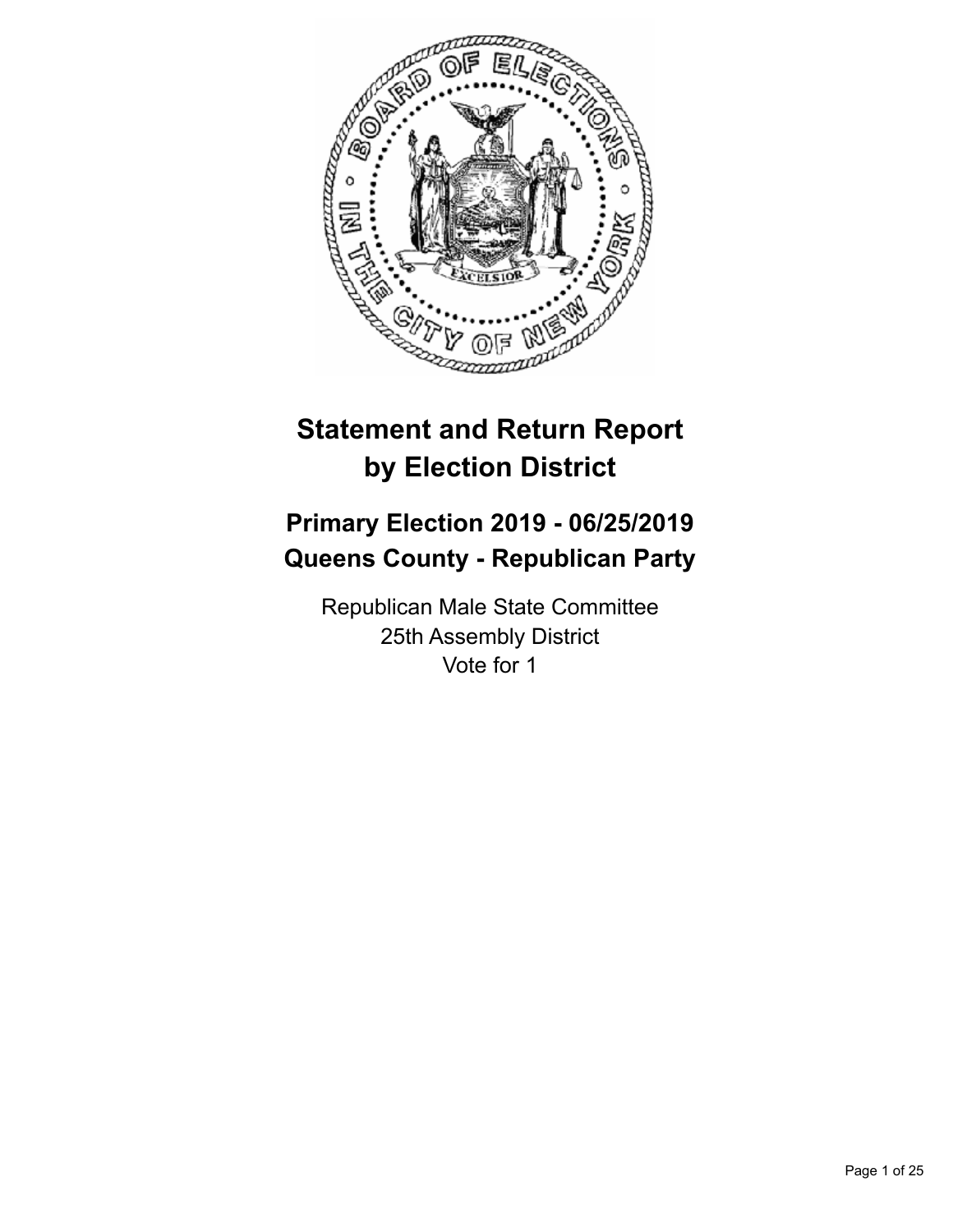

| <b>HOWARD T. NEIMAN</b>                                  |   |
|----------------------------------------------------------|---|
| <b>Total Applicable Ballots</b>                          |   |
| Less - Inapplicable Federal/Special Presidential Ballots | 0 |
| <b>Total Ballots</b>                                     |   |
| AFFIDAVIT                                                | 0 |
| <b>ABSENTEE / MILITARY</b>                               | 0 |
| MANUALLY COUNTED EMERGENCY                               | 0 |
| PUBLIC COUNTER                                           |   |

#### **002/25**

| PUBLIC COUNTER                                           | 0            |
|----------------------------------------------------------|--------------|
| MANUALLY COUNTED EMERGENCY                               | $\Omega$     |
| ABSENTEE / MILITARY                                      | $\Omega$     |
| AFFIDAVIT                                                | $\Omega$     |
| <b>Total Ballots</b>                                     | 0            |
| Less - Inapplicable Federal/Special Presidential Ballots | $\mathbf{0}$ |
| <b>Total Applicable Ballots</b>                          | 0            |
| HOWARD T. NEIMAN                                         | 0            |
| ROBERT J. MONGELLI                                       | $\Omega$     |
| <b>Total Votes</b>                                       | 0            |
|                                                          |              |

## **003/25**

| <b>Total Votes</b>                                       | 8 |
|----------------------------------------------------------|---|
| ROBERT J. MONGELLI                                       | 6 |
| <b>HOWARD T. NEIMAN</b>                                  | 2 |
| <b>Total Applicable Ballots</b>                          | 8 |
| Less - Inapplicable Federal/Special Presidential Ballots | 0 |
| <b>Total Ballots</b>                                     | 8 |
| AFFIDAVIT                                                | 0 |
| ABSENTEE / MILITARY                                      | 2 |
| <b>MANUALLY COUNTED EMERGENCY</b>                        | 0 |
| <b>PUBLIC COUNTER</b>                                    | 6 |

| <b>PUBLIC COUNTER</b>                                    | 3 |
|----------------------------------------------------------|---|
| <b>MANUALLY COUNTED EMERGENCY</b>                        | 0 |
| ABSENTEE / MILITARY                                      | 0 |
| AFFIDAVIT                                                | 0 |
| <b>Total Ballots</b>                                     | 3 |
| Less - Inapplicable Federal/Special Presidential Ballots | 0 |
| <b>Total Applicable Ballots</b>                          | 3 |
| <b>HOWARD T. NEIMAN</b>                                  | 0 |
| ROBERT J. MONGELLI                                       | 2 |
| <b>Total Votes</b>                                       | 2 |
| Unrecorded                                               | 1 |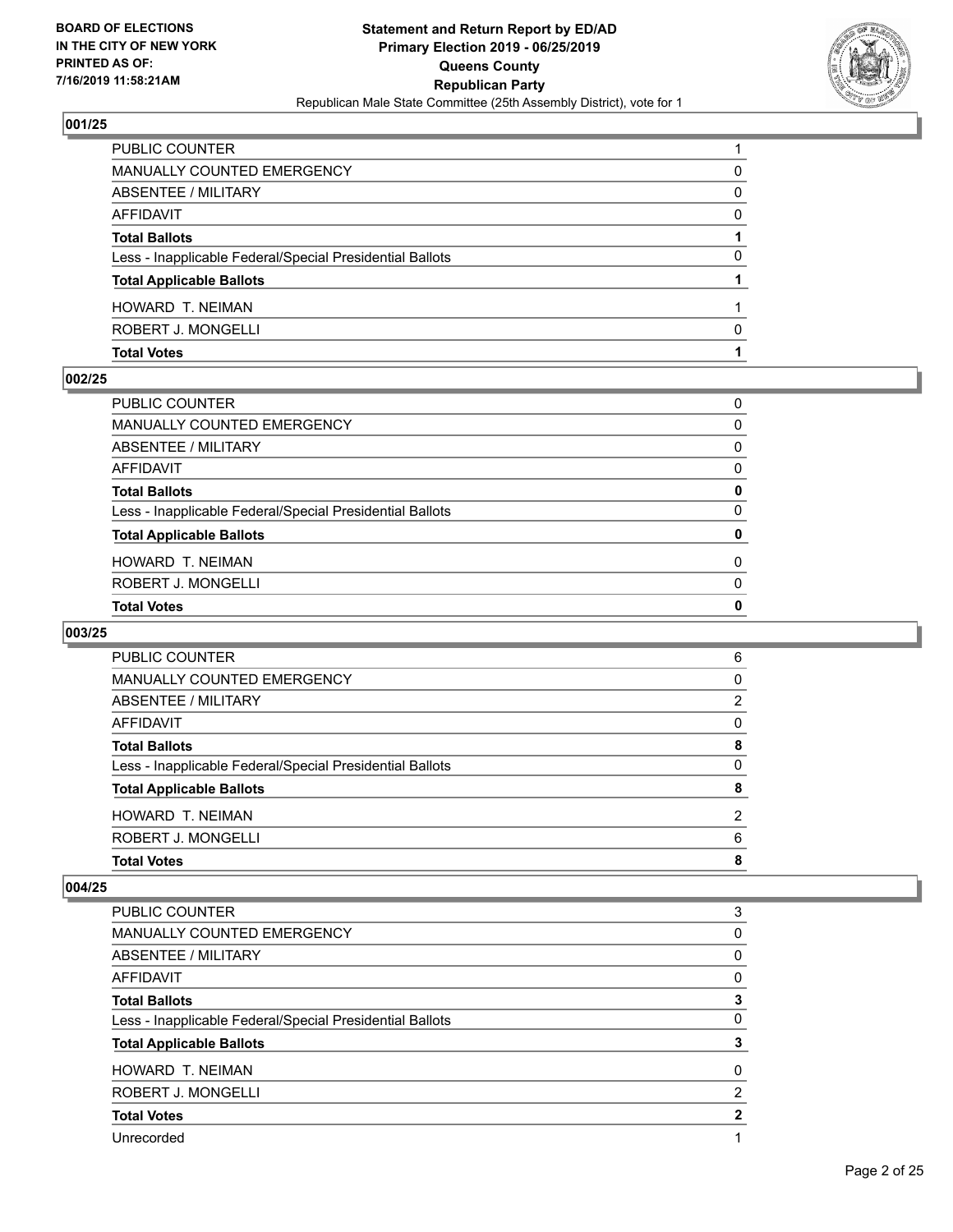

| <b>Total Votes</b>                                       | 4 |
|----------------------------------------------------------|---|
| ROBERT J. MONGELLI                                       |   |
| HOWARD T. NEIMAN                                         | 3 |
| <b>Total Applicable Ballots</b>                          | 4 |
| Less - Inapplicable Federal/Special Presidential Ballots | 0 |
| <b>Total Ballots</b>                                     | 4 |
| <b>AFFIDAVIT</b>                                         | 0 |
| ABSENTEE / MILITARY                                      |   |
| MANUALLY COUNTED EMERGENCY                               | 0 |
| <b>PUBLIC COUNTER</b>                                    | 3 |

#### **006/25**

| PUBLIC COUNTER                                           | 6            |
|----------------------------------------------------------|--------------|
| MANUALLY COUNTED EMERGENCY                               | 0            |
| <b>ABSENTEE / MILITARY</b>                               | 0            |
| AFFIDAVIT                                                | 0            |
| <b>Total Ballots</b>                                     | 6            |
| Less - Inapplicable Federal/Special Presidential Ballots | $\mathbf{0}$ |
| <b>Total Applicable Ballots</b>                          | 6            |
| HOWARD T. NEIMAN                                         | 2            |
| ROBERT J. MONGELLI                                       | 3            |
| <b>Total Votes</b>                                       | 5            |
| Unrecorded                                               |              |
|                                                          |              |

## **007/25**

| <b>PUBLIC COUNTER</b>                                    | 0        |
|----------------------------------------------------------|----------|
| MANUALLY COUNTED EMERGENCY                               | 0        |
| ABSENTEE / MILITARY                                      | 0        |
| AFFIDAVIT                                                | 0        |
| <b>Total Ballots</b>                                     | 0        |
| Less - Inapplicable Federal/Special Presidential Ballots | 0        |
| <b>Total Applicable Ballots</b>                          | 0        |
| HOWARD T. NEIMAN                                         | 0        |
| ROBERT J. MONGELLI                                       | $\Omega$ |
| <b>Total Votes</b>                                       | 0        |

| PUBLIC COUNTER                                           | 10       |
|----------------------------------------------------------|----------|
| <b>MANUALLY COUNTED EMERGENCY</b>                        | 0        |
| ABSENTEE / MILITARY                                      | 2        |
| AFFIDAVIT                                                | $\Omega$ |
| <b>Total Ballots</b>                                     | 12       |
| Less - Inapplicable Federal/Special Presidential Ballots | 0        |
| <b>Total Applicable Ballots</b>                          | 12       |
| HOWARD T. NEIMAN                                         | 8        |
| ROBERT J. MONGELLI                                       | 4        |
| <b>Total Votes</b>                                       | 12       |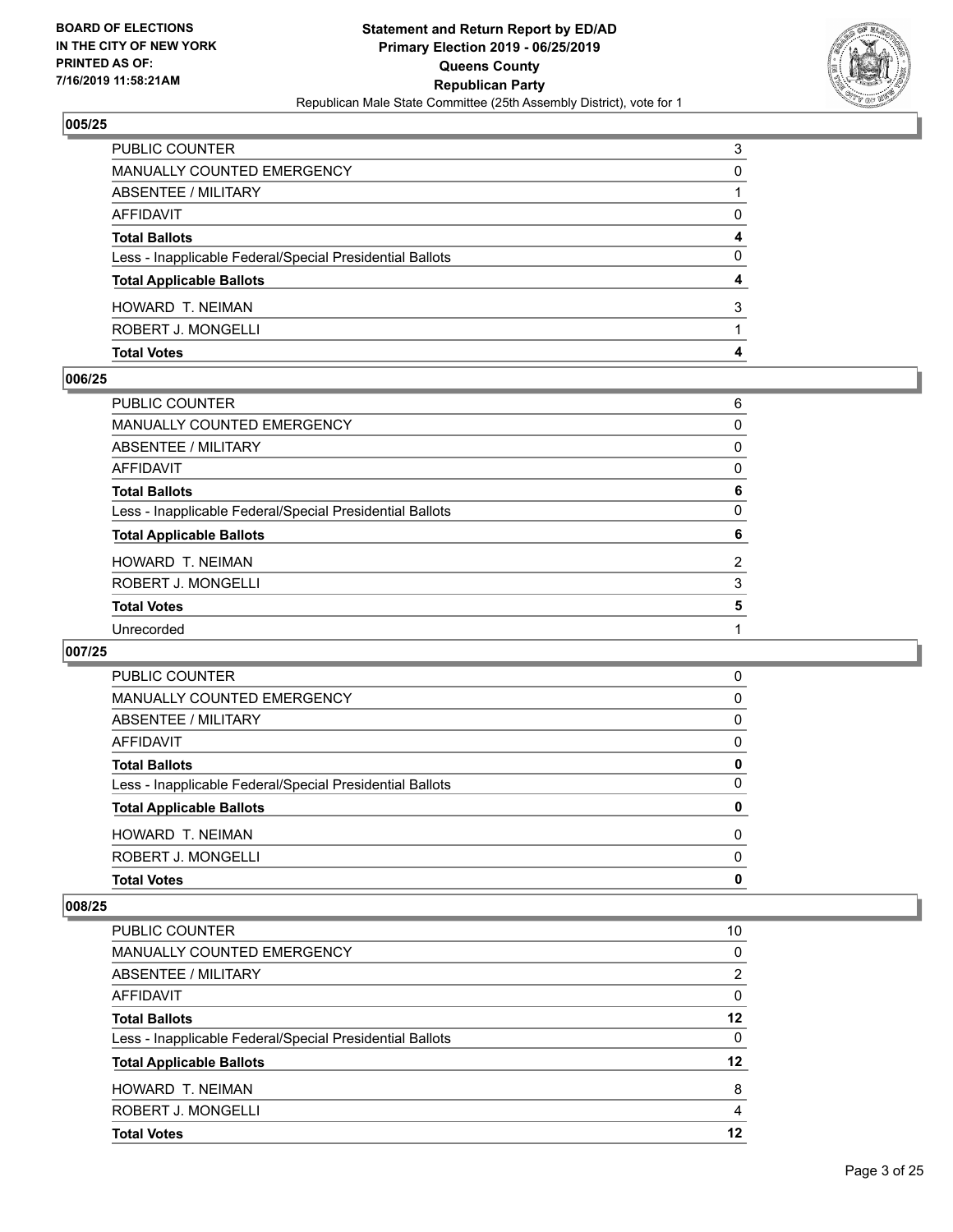

| <b>Total Votes</b>                                       |   |
|----------------------------------------------------------|---|
| ROBERT J. MONGELLI                                       | 0 |
| HOWARD T. NEIMAN                                         |   |
| <b>Total Applicable Ballots</b>                          |   |
| Less - Inapplicable Federal/Special Presidential Ballots | 0 |
| <b>Total Ballots</b>                                     |   |
| AFFIDAVIT                                                | 0 |
| ABSENTEE / MILITARY                                      | 0 |
| <b>MANUALLY COUNTED EMERGENCY</b>                        | 0 |
| <b>PUBLIC COUNTER</b>                                    |   |

#### **010/25**

| PUBLIC COUNTER                                           |          |
|----------------------------------------------------------|----------|
| MANUALLY COUNTED EMERGENCY                               | 0        |
| ABSENTEE / MILITARY                                      | $\Omega$ |
| AFFIDAVIT                                                | 0        |
| Total Ballots                                            |          |
| Less - Inapplicable Federal/Special Presidential Ballots | $\Omega$ |
| <b>Total Applicable Ballots</b>                          |          |
| HOWARD T. NEIMAN                                         |          |
| ROBERT J. MONGELLI                                       | $\Omega$ |
| <b>Total Votes</b>                                       |          |
|                                                          |          |

# **011/25**

| <b>PUBLIC COUNTER</b>                                    | 16       |
|----------------------------------------------------------|----------|
| MANUALLY COUNTED EMERGENCY                               | 0        |
| ABSENTEE / MILITARY                                      | $\Omega$ |
| AFFIDAVIT                                                | $\Omega$ |
| <b>Total Ballots</b>                                     | 16       |
| Less - Inapplicable Federal/Special Presidential Ballots | $\Omega$ |
| <b>Total Applicable Ballots</b>                          | 16       |
| HOWARD T. NEIMAN                                         | 13       |
| ROBERT J. MONGELLI                                       | 3        |
| <b>Total Votes</b>                                       | 16       |
|                                                          |          |

| <b>PUBLIC COUNTER</b>                                    | 17 |
|----------------------------------------------------------|----|
| <b>MANUALLY COUNTED EMERGENCY</b>                        | 0  |
| ABSENTEE / MILITARY                                      | 0  |
| AFFIDAVIT                                                | 0  |
| <b>Total Ballots</b>                                     | 17 |
| Less - Inapplicable Federal/Special Presidential Ballots | 0  |
| <b>Total Applicable Ballots</b>                          | 17 |
| <b>HOWARD T. NEIMAN</b>                                  | 15 |
| ROBERT J. MONGELLI                                       | 1  |
| <b>Total Votes</b>                                       | 16 |
| Unrecorded                                               | 1  |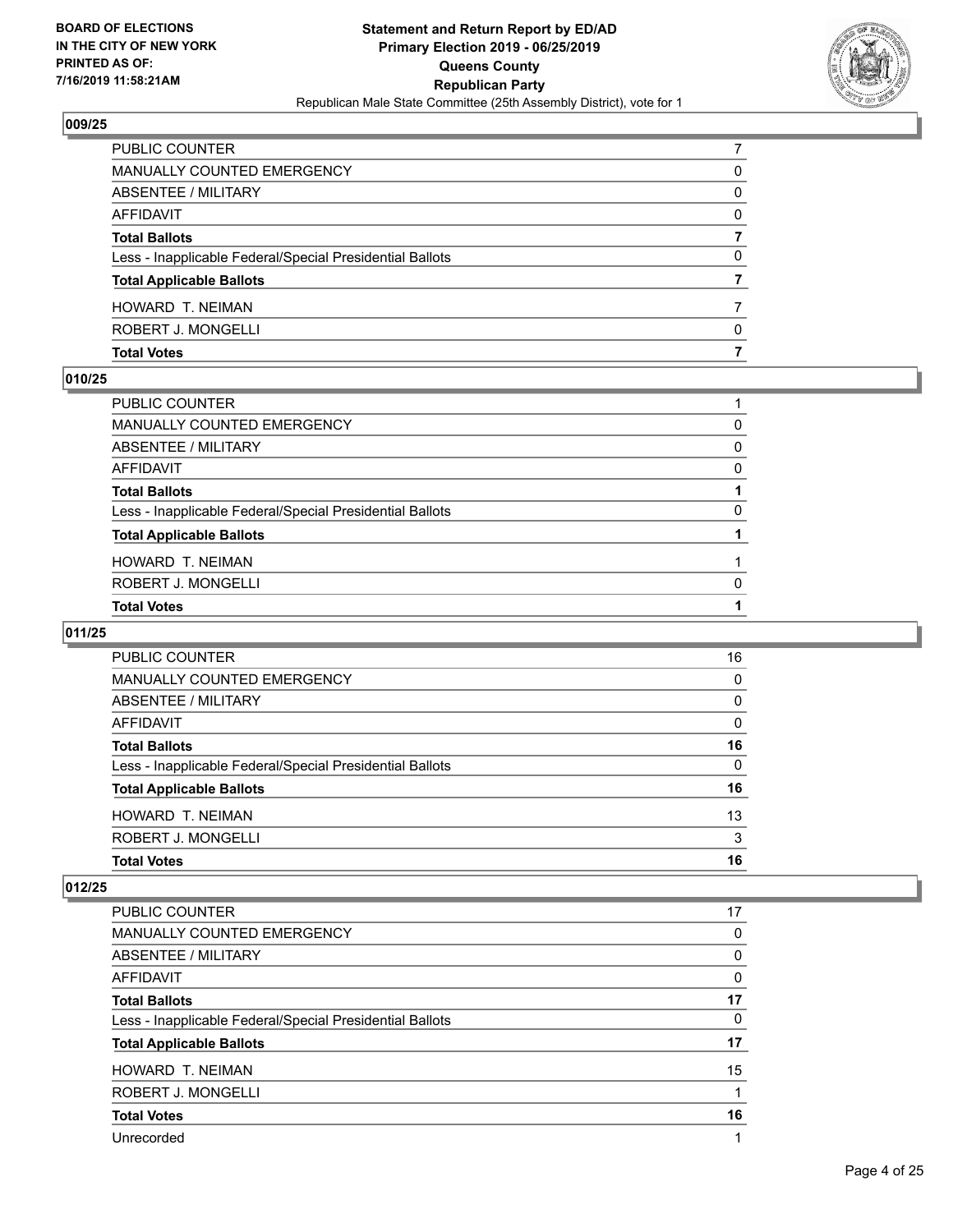

| PUBLIC COUNTER                                           | 15 |
|----------------------------------------------------------|----|
| MANUALLY COUNTED EMERGENCY                               | 0  |
| <b>ABSENTEE / MILITARY</b>                               | 0  |
| AFFIDAVIT                                                | 0  |
| Total Ballots                                            | 15 |
| Less - Inapplicable Federal/Special Presidential Ballots | 0  |
| <b>Total Applicable Ballots</b>                          | 15 |
| HOWARD T. NEIMAN                                         | 5  |
| ROBERT J. MONGELLI                                       | 9  |
| <b>Total Votes</b>                                       | 14 |
| Unrecorded                                               |    |

#### **014/25**

| PUBLIC COUNTER                                           |          |
|----------------------------------------------------------|----------|
| <b>MANUALLY COUNTED EMERGENCY</b>                        | 0        |
| <b>ABSENTEE / MILITARY</b>                               | $\Omega$ |
| AFFIDAVIT                                                | 0        |
| <b>Total Ballots</b>                                     |          |
| Less - Inapplicable Federal/Special Presidential Ballots | 0        |
| <b>Total Applicable Ballots</b>                          |          |
| HOWARD T. NEIMAN                                         | 4        |
| ROBERT J. MONGELLI                                       | 2        |
| USWDN ALICHOHON (WRITE-IN)                               |          |
| <b>Total Votes</b>                                       |          |

| PUBLIC COUNTER                                           | 4        |
|----------------------------------------------------------|----------|
| MANUALLY COUNTED EMERGENCY                               | 0        |
| ABSENTEE / MILITARY                                      | 2        |
| AFFIDAVIT                                                | 0        |
| <b>Total Ballots</b>                                     | 6        |
| Less - Inapplicable Federal/Special Presidential Ballots | $\Omega$ |
| <b>Total Applicable Ballots</b>                          | 6        |
| <b>HOWARD T. NEIMAN</b>                                  | 2        |
| ROBERT J. MONGELLI                                       | 4        |
| <b>Total Votes</b>                                       | 6        |
|                                                          |          |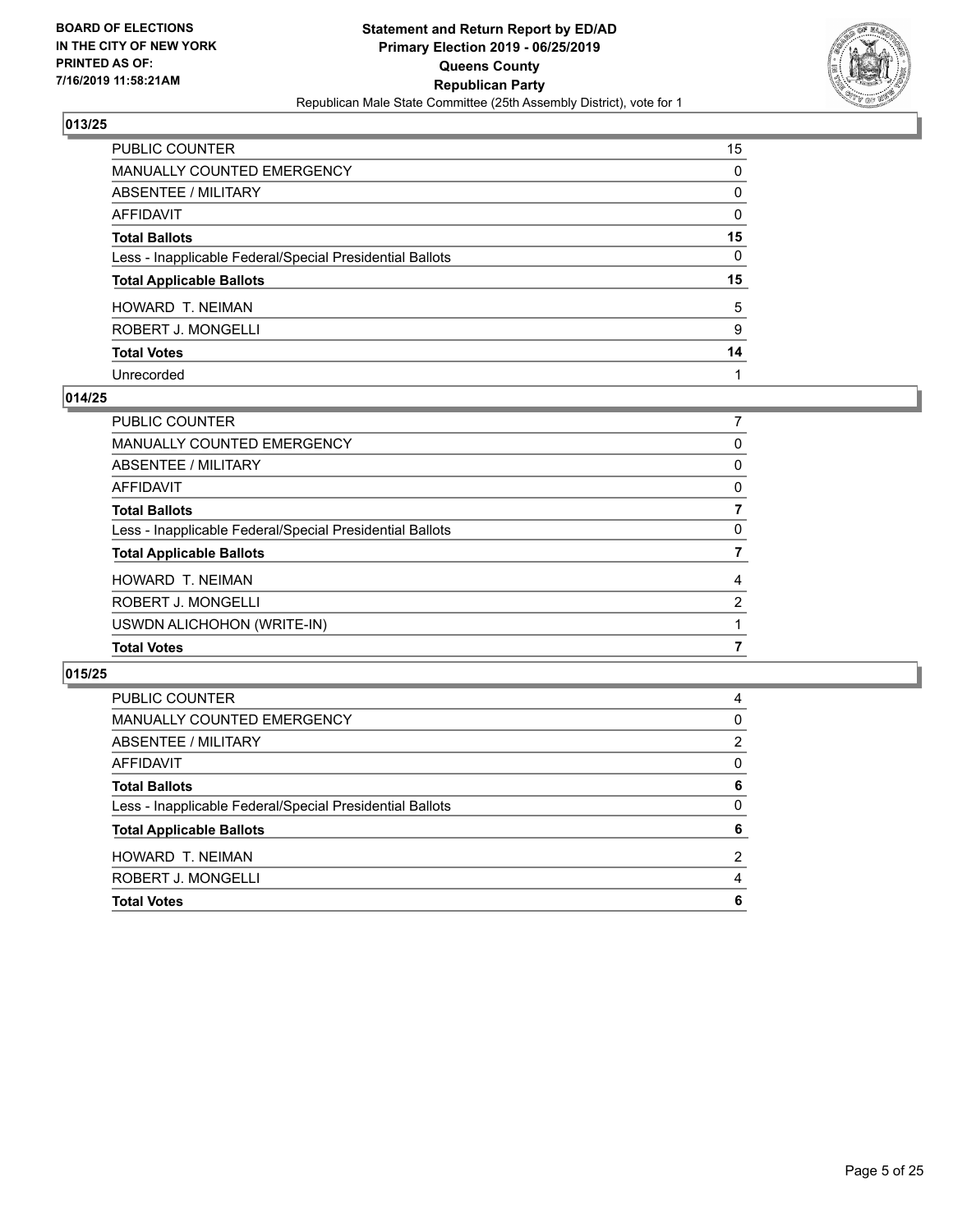

| ROBERT J. MONGELLI                                       |               |
|----------------------------------------------------------|---------------|
| <b>HOWARD T. NEIMAN</b>                                  | $\mathcal{P}$ |
| <b>Total Applicable Ballots</b>                          | 3             |
| Less - Inapplicable Federal/Special Presidential Ballots | 0             |
| <b>Total Ballots</b>                                     | 3             |
| AFFIDAVIT                                                | 0             |
| ABSENTEE / MILITARY                                      | 2             |
| MANUALLY COUNTED EMERGENCY                               | 0             |
| PUBLIC COUNTER                                           |               |

## **017/25**

| PUBLIC COUNTER                                           | 10 |
|----------------------------------------------------------|----|
| <b>MANUALLY COUNTED EMERGENCY</b>                        | 0  |
| <b>ABSENTEE / MILITARY</b>                               |    |
| AFFIDAVIT                                                | 0  |
| <b>Total Ballots</b>                                     | 11 |
| Less - Inapplicable Federal/Special Presidential Ballots | 0  |
| <b>Total Applicable Ballots</b>                          | 11 |
| HOWARD T. NEIMAN                                         | 2  |
| ROBERT J. MONGELLI                                       | 9  |
| <b>Total Votes</b>                                       | 11 |
|                                                          |    |

## **018/25**

| PUBLIC COUNTER                                           |   |
|----------------------------------------------------------|---|
| MANUALLY COUNTED EMERGENCY                               | 0 |
| ABSENTEE / MILITARY                                      | 0 |
| AFFIDAVIT                                                | 0 |
| <b>Total Ballots</b>                                     |   |
| Less - Inapplicable Federal/Special Presidential Ballots | 0 |
| <b>Total Applicable Ballots</b>                          |   |
| <b>HOWARD T. NEIMAN</b>                                  |   |
| ROBERT J. MONGELLI                                       | 0 |
| <b>Total Votes</b>                                       |   |
|                                                          |   |

| PUBLIC COUNTER                                           | 4 |
|----------------------------------------------------------|---|
| MANUALLY COUNTED EMERGENCY                               | 0 |
| ABSENTEE / MILITARY                                      |   |
| AFFIDAVIT                                                | 0 |
| <b>Total Ballots</b>                                     | 5 |
| Less - Inapplicable Federal/Special Presidential Ballots | 0 |
| <b>Total Applicable Ballots</b>                          | 5 |
| <b>HOWARD T. NEIMAN</b>                                  |   |
| ROBERT J. MONGELLI                                       | 4 |
| <b>Total Votes</b>                                       | 5 |
|                                                          |   |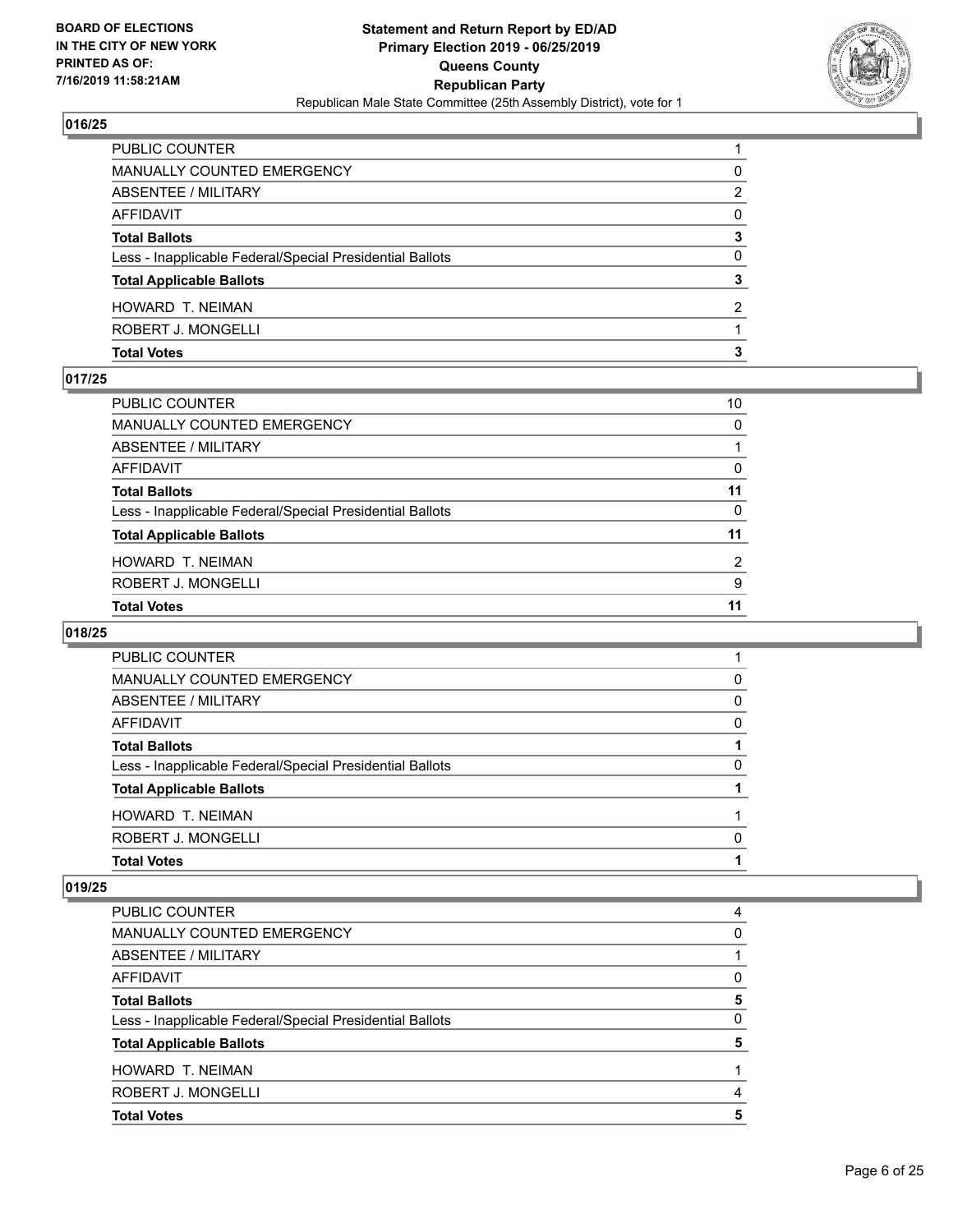

| PUBLIC COUNTER                                           |              |
|----------------------------------------------------------|--------------|
| MANUALLY COUNTED EMERGENCY                               | 0            |
| <b>ABSENTEE / MILITARY</b>                               | $\mathbf{0}$ |
| AFFIDAVIT                                                | $\Omega$     |
| Total Ballots                                            |              |
| Less - Inapplicable Federal/Special Presidential Ballots | 0            |
| <b>Total Applicable Ballots</b>                          |              |
| HOWARD T. NEIMAN                                         | 2            |
| ROBERT J. MONGELLI                                       | 4            |
| <b>Total Votes</b>                                       | 6            |
| Unrecorded                                               |              |

#### **021/25**

| PUBLIC COUNTER                                           | 3             |
|----------------------------------------------------------|---------------|
| <b>MANUALLY COUNTED EMERGENCY</b>                        | 0             |
| ABSENTEE / MILITARY                                      |               |
| <b>AFFIDAVIT</b>                                         | 0             |
| <b>Total Ballots</b>                                     | 4             |
| Less - Inapplicable Federal/Special Presidential Ballots | 0             |
| <b>Total Applicable Ballots</b>                          | 4             |
| HOWARD T. NEIMAN                                         | $\mathcal{P}$ |
| ROBERT J. MONGELLI                                       | 2             |
| <b>Total Votes</b>                                       | 4             |
|                                                          |               |

## **022/25**

| 0<br>0<br>0<br>0<br>6 | <b>PUBLIC COUNTER</b>                                    |  |
|-----------------------|----------------------------------------------------------|--|
|                       | MANUALLY COUNTED EMERGENCY                               |  |
|                       | ABSENTEE / MILITARY                                      |  |
|                       | AFFIDAVIT                                                |  |
|                       | <b>Total Ballots</b>                                     |  |
|                       | Less - Inapplicable Federal/Special Presidential Ballots |  |
|                       | <b>Total Applicable Ballots</b>                          |  |
|                       | <b>HOWARD T. NEIMAN</b>                                  |  |
|                       | ROBERT J. MONGELLI                                       |  |
|                       | <b>Total Votes</b>                                       |  |

| PUBLIC COUNTER                                           |   |
|----------------------------------------------------------|---|
|                                                          |   |
| MANUALLY COUNTED EMERGENCY                               | 0 |
| ABSENTEE / MILITARY                                      | 0 |
| AFFIDAVIT                                                | 0 |
| <b>Total Ballots</b>                                     |   |
| Less - Inapplicable Federal/Special Presidential Ballots | 0 |
| <b>Total Applicable Ballots</b>                          |   |
| HOWARD T. NEIMAN                                         | O |
| ROBERT J. MONGELLI                                       |   |
| <b>Total Votes</b>                                       |   |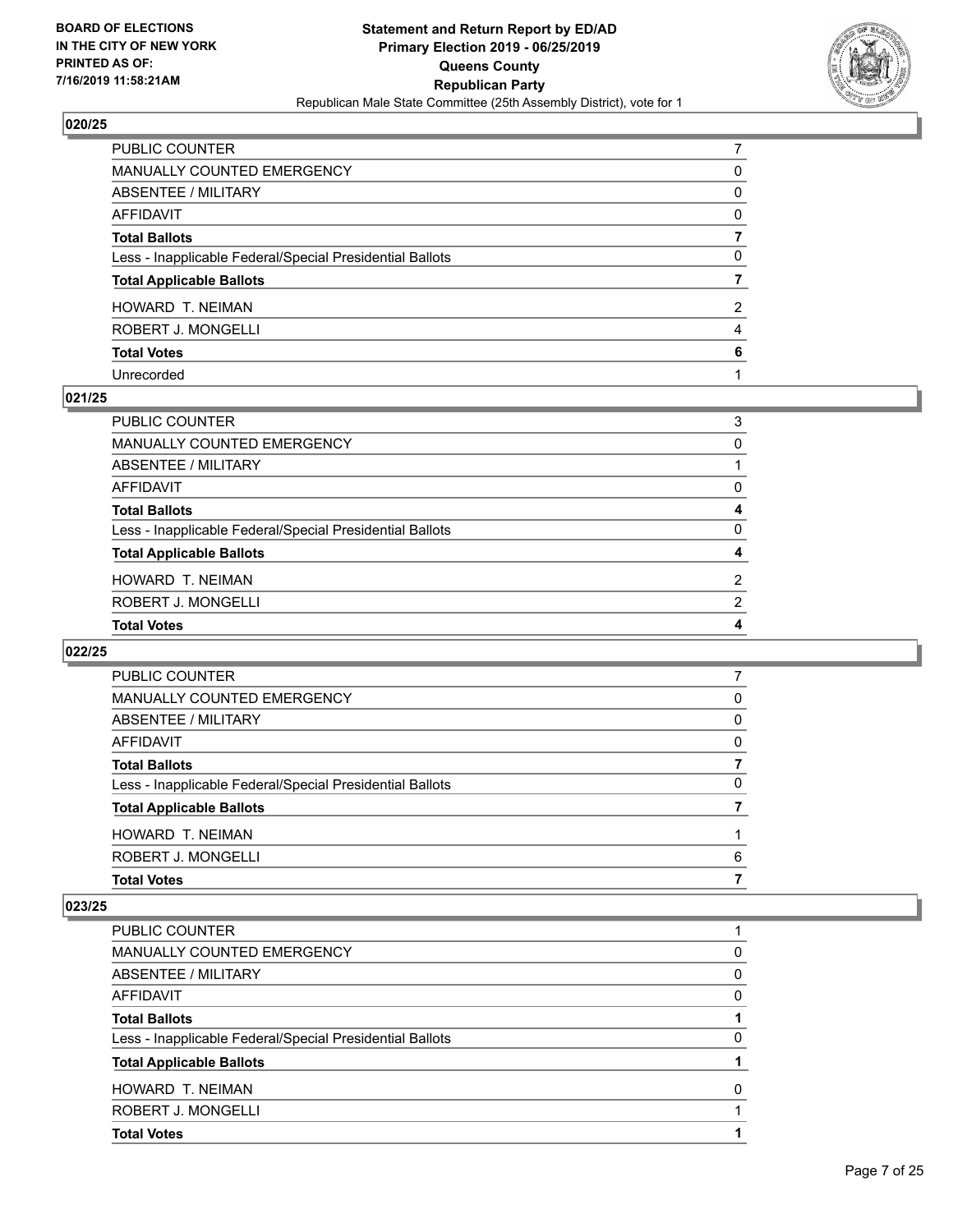

| PUBLIC COUNTER                                           | 15 |
|----------------------------------------------------------|----|
| <b>MANUALLY COUNTED EMERGENCY</b>                        | 0  |
| ABSENTEE / MILITARY                                      |    |
| AFFIDAVIT                                                |    |
| <b>Total Ballots</b>                                     | 17 |
| Less - Inapplicable Federal/Special Presidential Ballots | 0  |
| <b>Total Applicable Ballots</b>                          | 17 |
| HOWARD T. NEIMAN                                         | 9  |
| ROBERT J. MONGELLI                                       | 8  |
| <b>Total Votes</b>                                       |    |

## **025/25**

| PUBLIC COUNTER                                           |          |
|----------------------------------------------------------|----------|
| <b>MANUALLY COUNTED EMERGENCY</b>                        | 0        |
| ABSENTEE / MILITARY                                      |          |
| <b>AFFIDAVIT</b>                                         | $\Omega$ |
| <b>Total Ballots</b>                                     | 8        |
| Less - Inapplicable Federal/Special Presidential Ballots | $\Omega$ |
| <b>Total Applicable Ballots</b>                          | 8        |
| HOWARD T. NEIMAN                                         | 3        |
| ROBERT J. MONGELLI                                       | 5        |
| <b>Total Votes</b>                                       | 8        |
|                                                          |          |

## **026/25**

| <b>PUBLIC COUNTER</b>                                    | 0        |
|----------------------------------------------------------|----------|
| MANUALLY COUNTED EMERGENCY                               | 0        |
| ABSENTEE / MILITARY                                      | 0        |
| AFFIDAVIT                                                | 0        |
| <b>Total Ballots</b>                                     | 0        |
| Less - Inapplicable Federal/Special Presidential Ballots | 0        |
| <b>Total Applicable Ballots</b>                          | 0        |
| <b>HOWARD T. NEIMAN</b>                                  | 0        |
| ROBERT J. MONGELLI                                       | $\Omega$ |
| <b>Total Votes</b>                                       | 0        |

| PUBLIC COUNTER                                           | 5 |
|----------------------------------------------------------|---|
| MANUALLY COUNTED EMERGENCY                               | 0 |
| ABSENTEE / MILITARY                                      |   |
| AFFIDAVIT                                                | 0 |
| <b>Total Ballots</b>                                     | 6 |
| Less - Inapplicable Federal/Special Presidential Ballots | 0 |
| <b>Total Applicable Ballots</b>                          | 6 |
| HOWARD T. NEIMAN                                         | 2 |
| ROBERT J. MONGELLI                                       | 4 |
| <b>Total Votes</b>                                       | 6 |
|                                                          |   |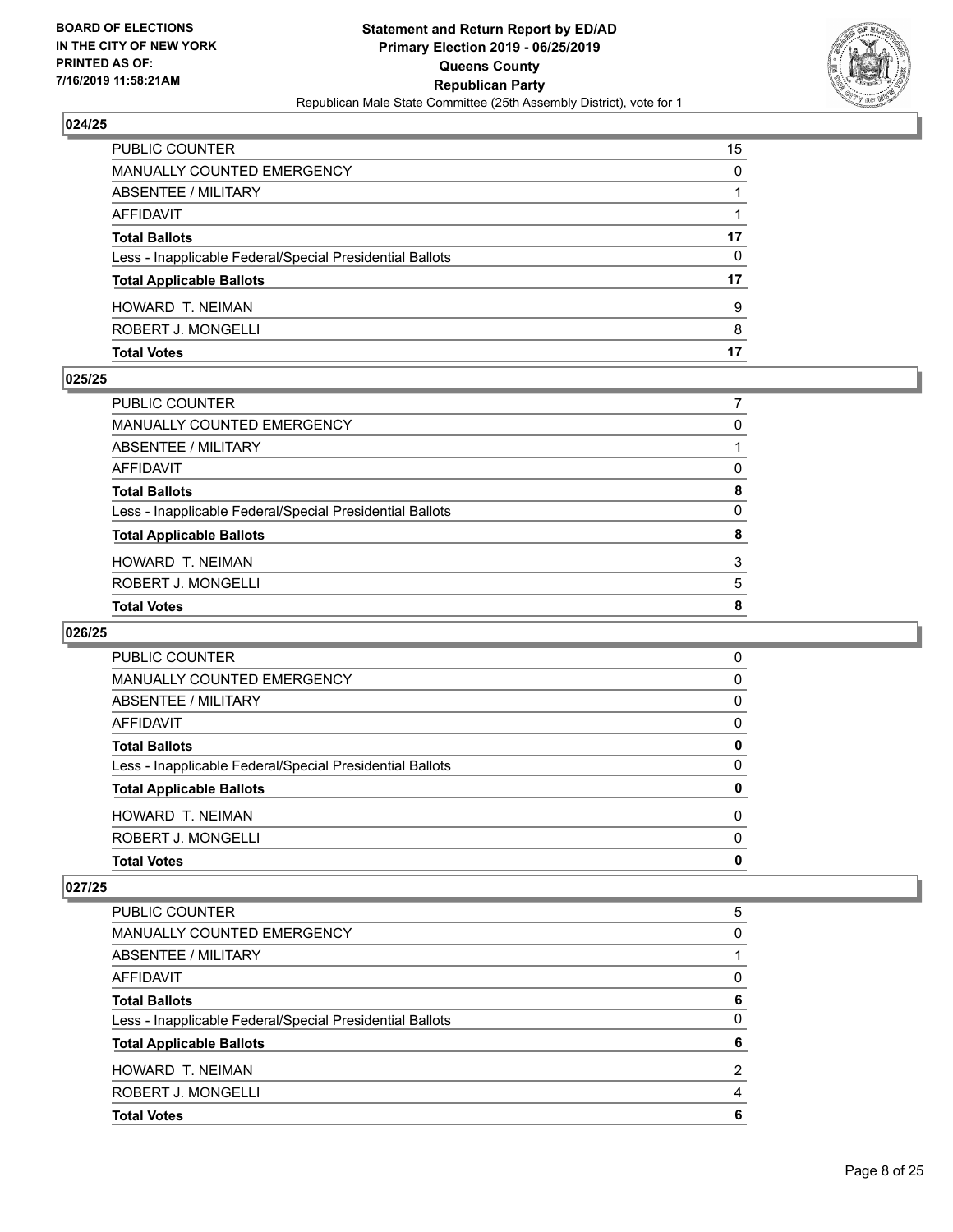

| <b>PUBLIC COUNTER</b>                                    | 10 |
|----------------------------------------------------------|----|
| <b>MANUALLY COUNTED EMERGENCY</b>                        | 0  |
| ABSENTEE / MILITARY                                      |    |
| AFFIDAVIT                                                | 0  |
| <b>Total Ballots</b>                                     | 11 |
| Less - Inapplicable Federal/Special Presidential Ballots | 0  |
| <b>Total Applicable Ballots</b>                          | 11 |
| HOWARD T. NEIMAN                                         |    |
| ROBERT J. MONGELLI                                       | 10 |
| <b>Total Votes</b>                                       | 11 |

#### **029/25**

| PUBLIC COUNTER                                           |          |
|----------------------------------------------------------|----------|
| MANUALLY COUNTED EMERGENCY                               | 0        |
| ABSENTEE / MILITARY                                      | 0        |
| AFFIDAVIT                                                | 0        |
| Total Ballots                                            |          |
| Less - Inapplicable Federal/Special Presidential Ballots | $\Omega$ |
| <b>Total Applicable Ballots</b>                          |          |
| HOWARD T. NEIMAN                                         |          |
| ROBERT J. MONGELLI                                       | 6        |
| <b>Total Votes</b>                                       |          |
|                                                          |          |

## **030/25**

| HOWARD T. NEIMAN                                         | 2 |
|----------------------------------------------------------|---|
| <b>Total Applicable Ballots</b>                          | 5 |
|                                                          |   |
| Less - Inapplicable Federal/Special Presidential Ballots | 0 |
| <b>Total Ballots</b>                                     | 5 |
| AFFIDAVIT                                                | 0 |
| ABSENTEE / MILITARY                                      | 0 |
| MANUALLY COUNTED EMERGENCY                               | 0 |
| PUBLIC COUNTER                                           | 5 |

| <b>Total Votes</b>                                       |   |
|----------------------------------------------------------|---|
| RORY LANCMAN (WRITE-IN)                                  |   |
| ROBERT J. MONGELLI                                       | 3 |
| <b>HOWARD T. NEIMAN</b>                                  | 3 |
| <b>Total Applicable Ballots</b>                          |   |
| Less - Inapplicable Federal/Special Presidential Ballots | 0 |
| <b>Total Ballots</b>                                     | 7 |
| AFFIDAVIT                                                | 0 |
| ABSENTEE / MILITARY                                      | 0 |
| MANUALLY COUNTED EMERGENCY                               | 0 |
| PUBLIC COUNTER                                           |   |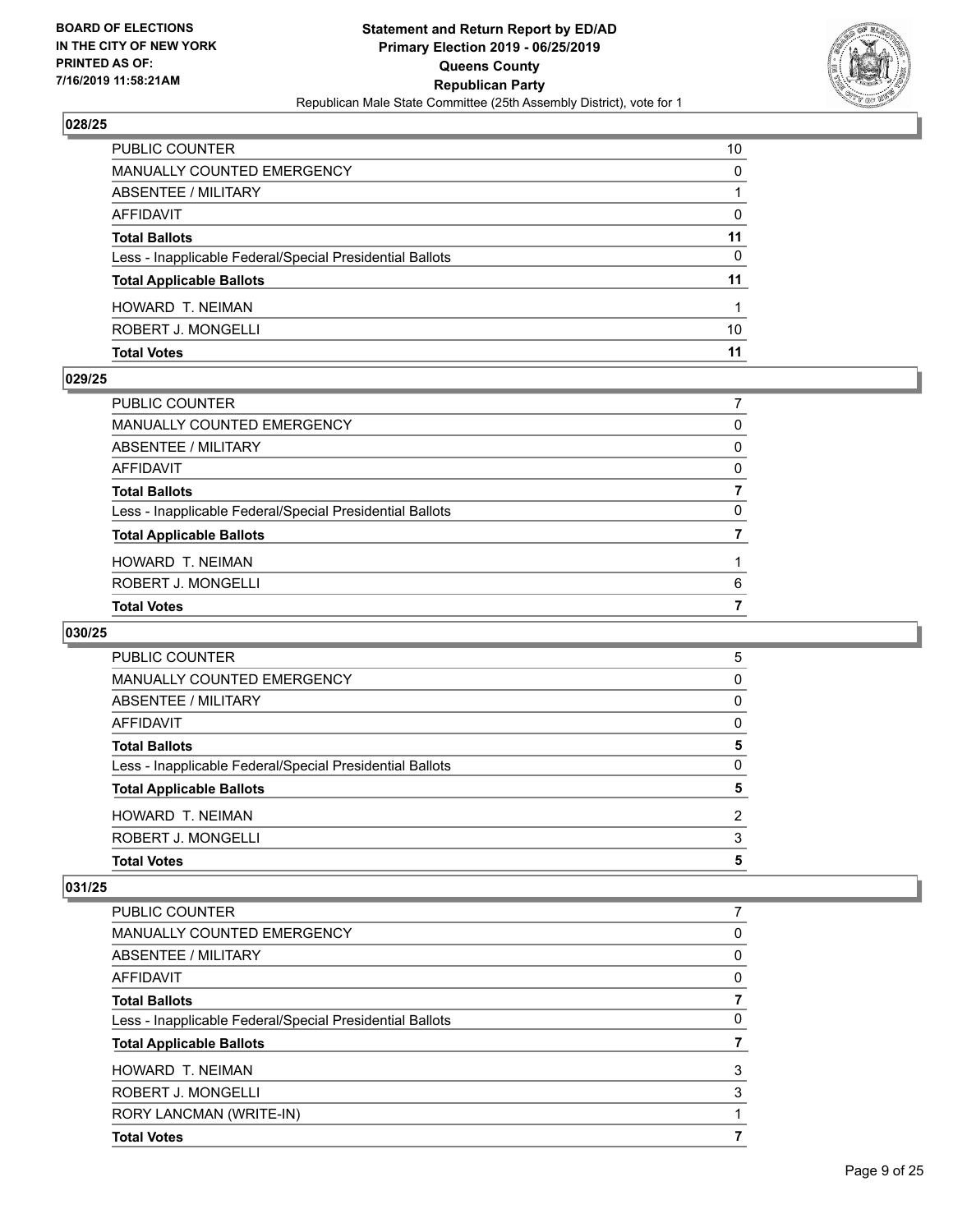

| <b>Total Votes</b>                                       | 6        |
|----------------------------------------------------------|----------|
| ROBERT J. MONGELLI                                       | 5        |
| <b>HOWARD T. NEIMAN</b>                                  |          |
| <b>Total Applicable Ballots</b>                          | 6        |
| Less - Inapplicable Federal/Special Presidential Ballots | 0        |
| <b>Total Ballots</b>                                     | 6        |
| <b>AFFIDAVIT</b>                                         | $\Omega$ |
| <b>ABSENTEE / MILITARY</b>                               | 0        |
| MANUALLY COUNTED EMERGENCY                               | 0        |
| PUBLIC COUNTER                                           | 6        |

#### **033/25**

| PUBLIC COUNTER                                           | 10           |
|----------------------------------------------------------|--------------|
| MANUALLY COUNTED EMERGENCY                               | $\Omega$     |
| ABSENTEE / MILITARY                                      |              |
| AFFIDAVIT                                                | 0            |
| <b>Total Ballots</b>                                     | 11           |
| Less - Inapplicable Federal/Special Presidential Ballots | $\mathbf{0}$ |
| <b>Total Applicable Ballots</b>                          | 11           |
| HOWARD T. NEIMAN                                         | 10           |
| ROBERT J. MONGELLI                                       |              |
| <b>Total Votes</b>                                       | 11           |
|                                                          |              |

## **034/25**

| <b>Total Votes</b>                                       |   |
|----------------------------------------------------------|---|
| ROBERT J. MONGELLI                                       |   |
| <b>HOWARD T. NEIMAN</b>                                  | 0 |
| <b>Total Applicable Ballots</b>                          |   |
| Less - Inapplicable Federal/Special Presidential Ballots | 0 |
| <b>Total Ballots</b>                                     |   |
| AFFIDAVIT                                                | 0 |
| ABSENTEE / MILITARY                                      | 0 |
| MANUALLY COUNTED EMERGENCY                               | 0 |
| PUBLIC COUNTER                                           |   |

| PUBLIC COUNTER                                           | 9  |
|----------------------------------------------------------|----|
| <b>MANUALLY COUNTED EMERGENCY</b>                        | 0  |
| <b>ABSENTEE / MILITARY</b>                               | 2  |
| AFFIDAVIT                                                | 0  |
| <b>Total Ballots</b>                                     | 11 |
| Less - Inapplicable Federal/Special Presidential Ballots | 0  |
| <b>Total Applicable Ballots</b>                          | 11 |
| <b>HOWARD T. NEIMAN</b>                                  | 4  |
| ROBERT J. MONGELLI                                       | 4  |
| <b>Total Votes</b>                                       | 8  |
| Unrecorded                                               | 3  |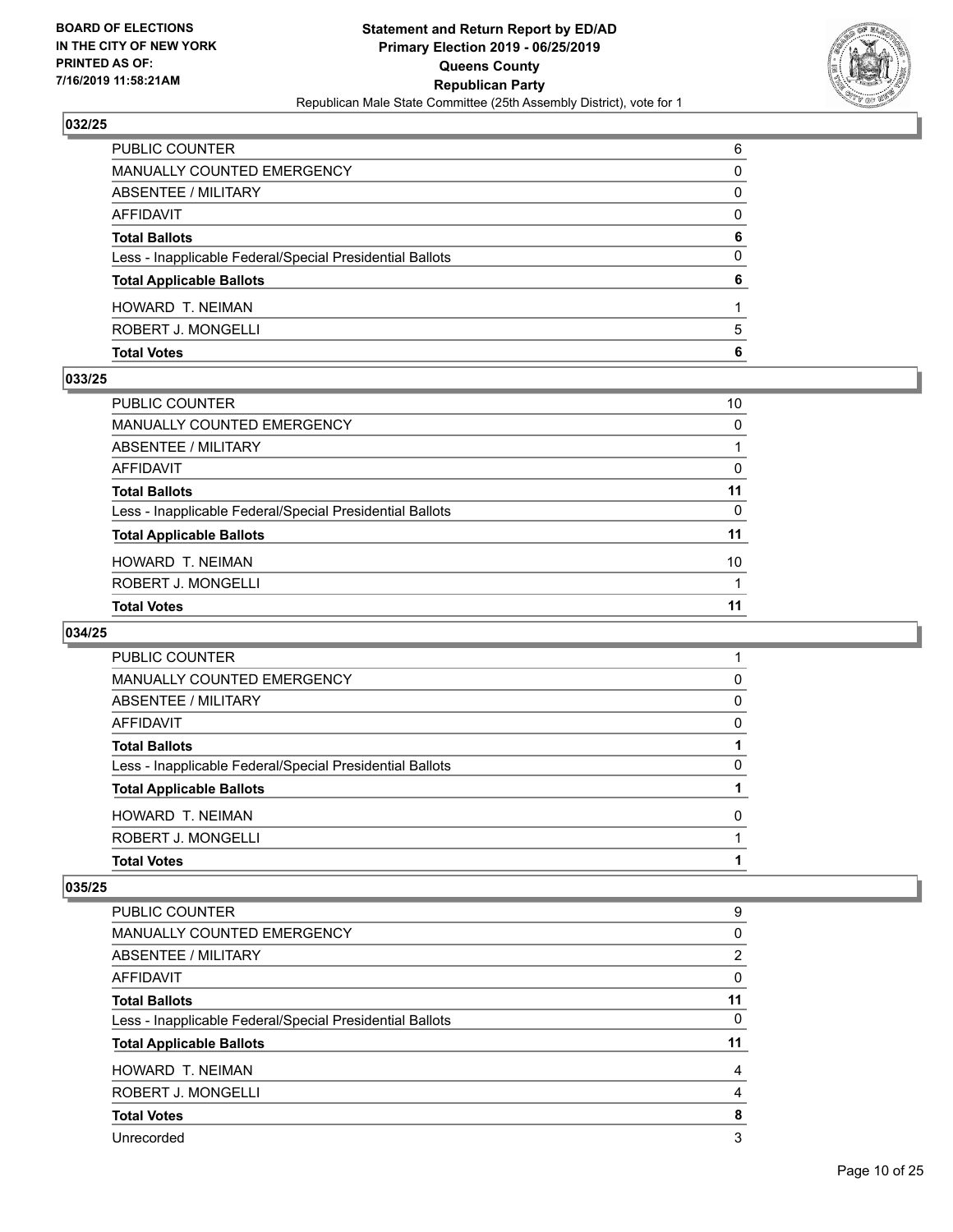

| MANUALLY COUNTED EMERGENCY                               | 0             |
|----------------------------------------------------------|---------------|
| ABSENTEE / MILITARY                                      |               |
| AFFIDAVIT                                                | <sup>0</sup>  |
| <b>Total Ballots</b>                                     | 8             |
| Less - Inapplicable Federal/Special Presidential Ballots | 0             |
| <b>Total Applicable Ballots</b>                          | 8             |
| HOWARD T. NEIMAN                                         | $\mathcal{P}$ |
| ROBERT J. MONGELLI                                       | 6             |
| <b>Total Votes</b>                                       | 8             |

#### **037/25**

| <b>PUBLIC COUNTER</b>                                    | 17       |
|----------------------------------------------------------|----------|
| <b>MANUALLY COUNTED EMERGENCY</b>                        | 0        |
| <b>ABSENTEE / MILITARY</b>                               | 0        |
| <b>AFFIDAVIT</b>                                         | 0        |
| <b>Total Ballots</b>                                     | 17       |
| Less - Inapplicable Federal/Special Presidential Ballots | $\Omega$ |
| <b>Total Applicable Ballots</b>                          | 17       |
| <b>HOWARD T. NEIMAN</b>                                  | 10       |
| ROBERT J. MONGELLI                                       | 6        |
| <b>Total Votes</b>                                       | 16       |
| Unrecorded                                               |          |
|                                                          |          |

| <b>PUBLIC COUNTER</b>                                    | 8        |
|----------------------------------------------------------|----------|
| MANUALLY COUNTED EMERGENCY                               | 0        |
| ABSENTEE / MILITARY                                      | 2        |
| AFFIDAVIT                                                | $\Omega$ |
| <b>Total Ballots</b>                                     | 10       |
| Less - Inapplicable Federal/Special Presidential Ballots | 0        |
| <b>Total Applicable Ballots</b>                          | 10       |
| HOWARD T. NEIMAN                                         | 9        |
| ROBERT J. MONGELLI                                       | 0        |
| <b>Total Votes</b>                                       | 9        |
| Unrecorded                                               |          |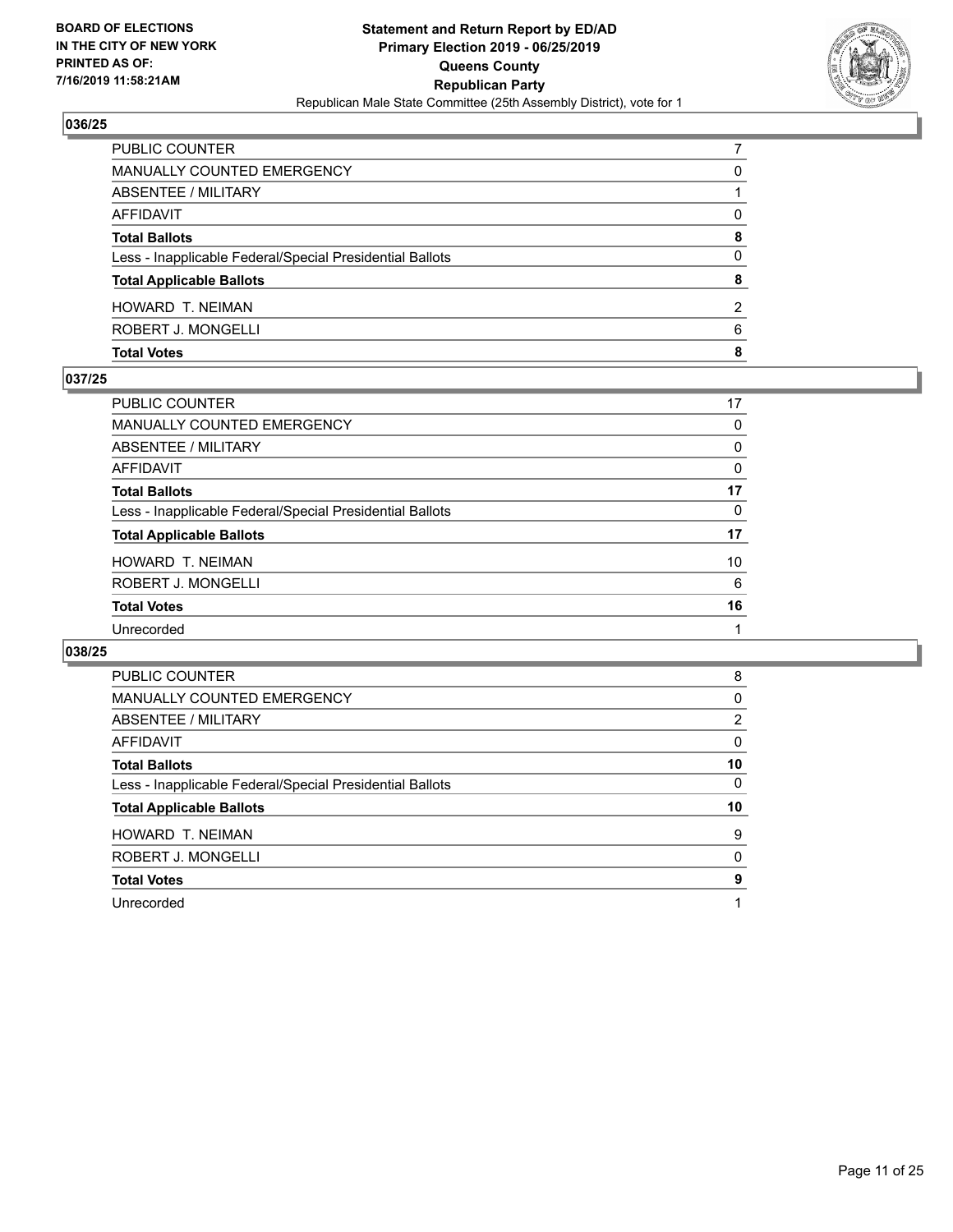

| <b>PUBLIC COUNTER</b>                                    | 10 |
|----------------------------------------------------------|----|
| <b>MANUALLY COUNTED EMERGENCY</b>                        | 0  |
| ABSENTEE / MILITARY                                      |    |
| AFFIDAVIT                                                | 0  |
| <b>Total Ballots</b>                                     | 11 |
| Less - Inapplicable Federal/Special Presidential Ballots | 0  |
| <b>Total Applicable Ballots</b>                          | 11 |
| HOWARD T. NEIMAN                                         | 5  |
| ROBERT J. MONGELLI                                       | 6  |
| <b>Total Votes</b>                                       | 11 |

## **040/25**

| PUBLIC COUNTER                                           | 6            |
|----------------------------------------------------------|--------------|
| MANUALLY COUNTED EMERGENCY                               | $\Omega$     |
| ABSENTEE / MILITARY                                      | 3            |
| AFFIDAVIT                                                | $\Omega$     |
| <b>Total Ballots</b>                                     | 9            |
| Less - Inapplicable Federal/Special Presidential Ballots | $\mathbf{0}$ |
| <b>Total Applicable Ballots</b>                          | 9            |
| HOWARD T. NEIMAN                                         | 6            |
| ROBERT J. MONGELLI                                       | 3            |
| <b>Total Votes</b>                                       | 9            |
|                                                          |              |

## **041/25**

| <b>Total Votes</b>                                       | 0 |
|----------------------------------------------------------|---|
| ROBERT J. MONGELLI                                       | 0 |
| <b>HOWARD T. NEIMAN</b>                                  | 0 |
| <b>Total Applicable Ballots</b>                          | 0 |
| Less - Inapplicable Federal/Special Presidential Ballots | 0 |
| <b>Total Ballots</b>                                     | 0 |
| AFFIDAVIT                                                | 0 |
| ABSENTEE / MILITARY                                      | 0 |
| <b>MANUALLY COUNTED EMERGENCY</b>                        | 0 |
| <b>PUBLIC COUNTER</b>                                    | 0 |

| PUBLIC COUNTER                                           | 5 |
|----------------------------------------------------------|---|
| <b>MANUALLY COUNTED EMERGENCY</b>                        | 0 |
| ABSENTEE / MILITARY                                      |   |
| AFFIDAVIT                                                | 0 |
| <b>Total Ballots</b>                                     | 6 |
| Less - Inapplicable Federal/Special Presidential Ballots | 0 |
| <b>Total Applicable Ballots</b>                          | 6 |
| <b>HOWARD T. NEIMAN</b>                                  | 3 |
| ROBERT J. MONGELLI                                       | 2 |
| <b>Total Votes</b>                                       | 5 |
| Unrecorded                                               |   |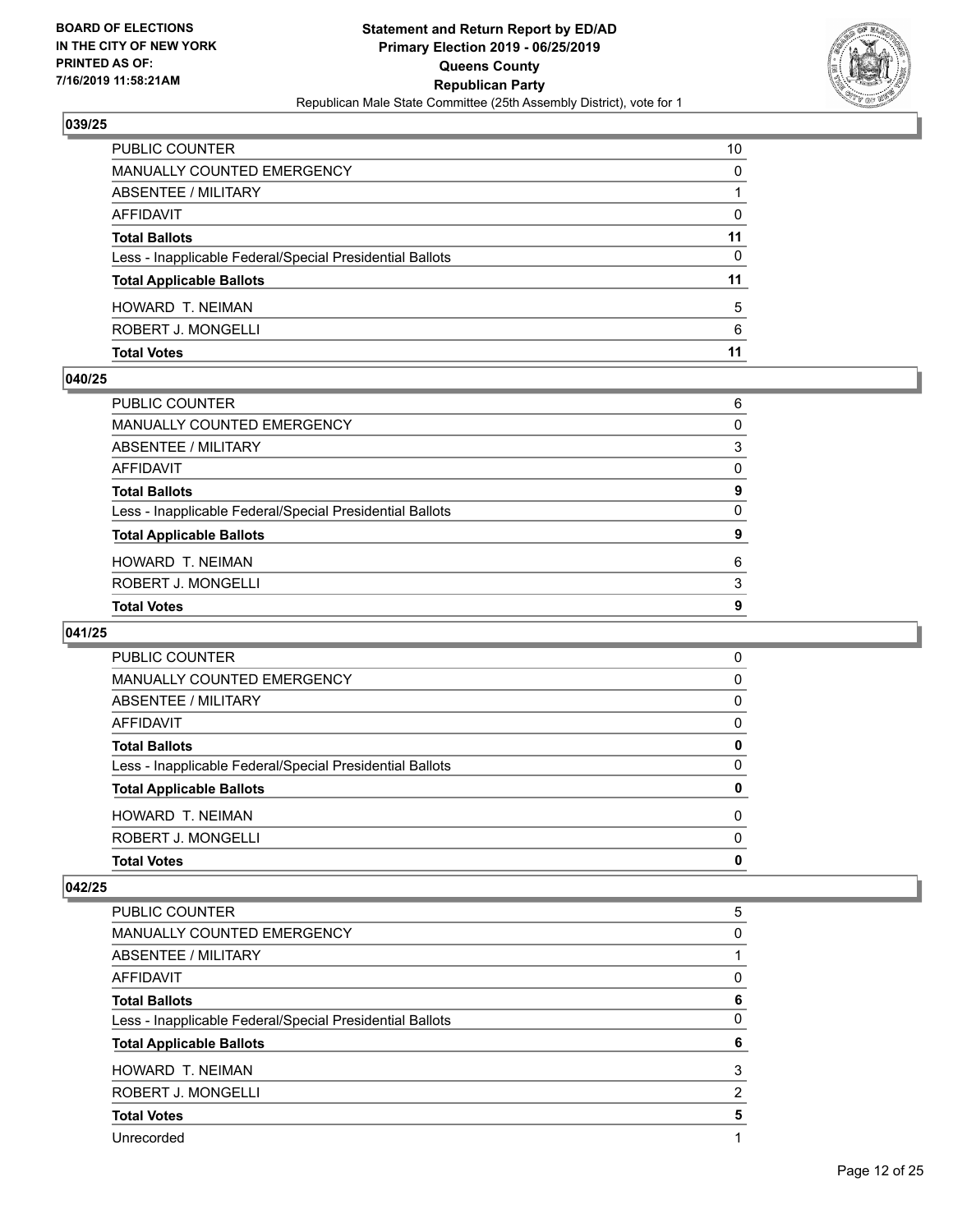

| PUBLIC COUNTER                                           | 16           |
|----------------------------------------------------------|--------------|
| <b>MANUALLY COUNTED EMERGENCY</b>                        | 0            |
| ABSENTEE / MILITARY                                      | 2            |
| <b>AFFIDAVIT</b>                                         | $\mathbf{0}$ |
| <b>Total Ballots</b>                                     | 18           |
| Less - Inapplicable Federal/Special Presidential Ballots | $\mathbf{0}$ |
| <b>Total Applicable Ballots</b>                          | 18           |
| HOWARD T. NEIMAN                                         | 2            |
| ROBERT J. MONGELLI                                       | 15           |
| <b>Total Votes</b>                                       | 17           |
| Unrecorded                                               |              |

#### **044/25**

| PUBLIC COUNTER                                           | 4        |
|----------------------------------------------------------|----------|
| MANUALLY COUNTED EMERGENCY                               | 0        |
| <b>ABSENTEE / MILITARY</b>                               | $\Omega$ |
| AFFIDAVIT                                                | $\Omega$ |
| <b>Total Ballots</b>                                     | 4        |
| Less - Inapplicable Federal/Special Presidential Ballots | $\Omega$ |
| <b>Total Applicable Ballots</b>                          | 4        |
| <b>HOWARD T. NEIMAN</b>                                  |          |
| ROBERT J. MONGELLI                                       | 3        |
| <b>Total Votes</b>                                       | 4        |
|                                                          |          |

| <b>PUBLIC COUNTER</b>                                    |   |
|----------------------------------------------------------|---|
| MANUALLY COUNTED EMERGENCY                               | 0 |
| ABSENTEE / MILITARY                                      |   |
| AFFIDAVIT                                                | 0 |
| <b>Total Ballots</b>                                     | 8 |
| Less - Inapplicable Federal/Special Presidential Ballots | 0 |
| <b>Total Applicable Ballots</b>                          | 8 |
| <b>HOWARD T. NEIMAN</b>                                  |   |
| ROBERT J. MONGELLI                                       |   |
| <b>Total Votes</b>                                       | 8 |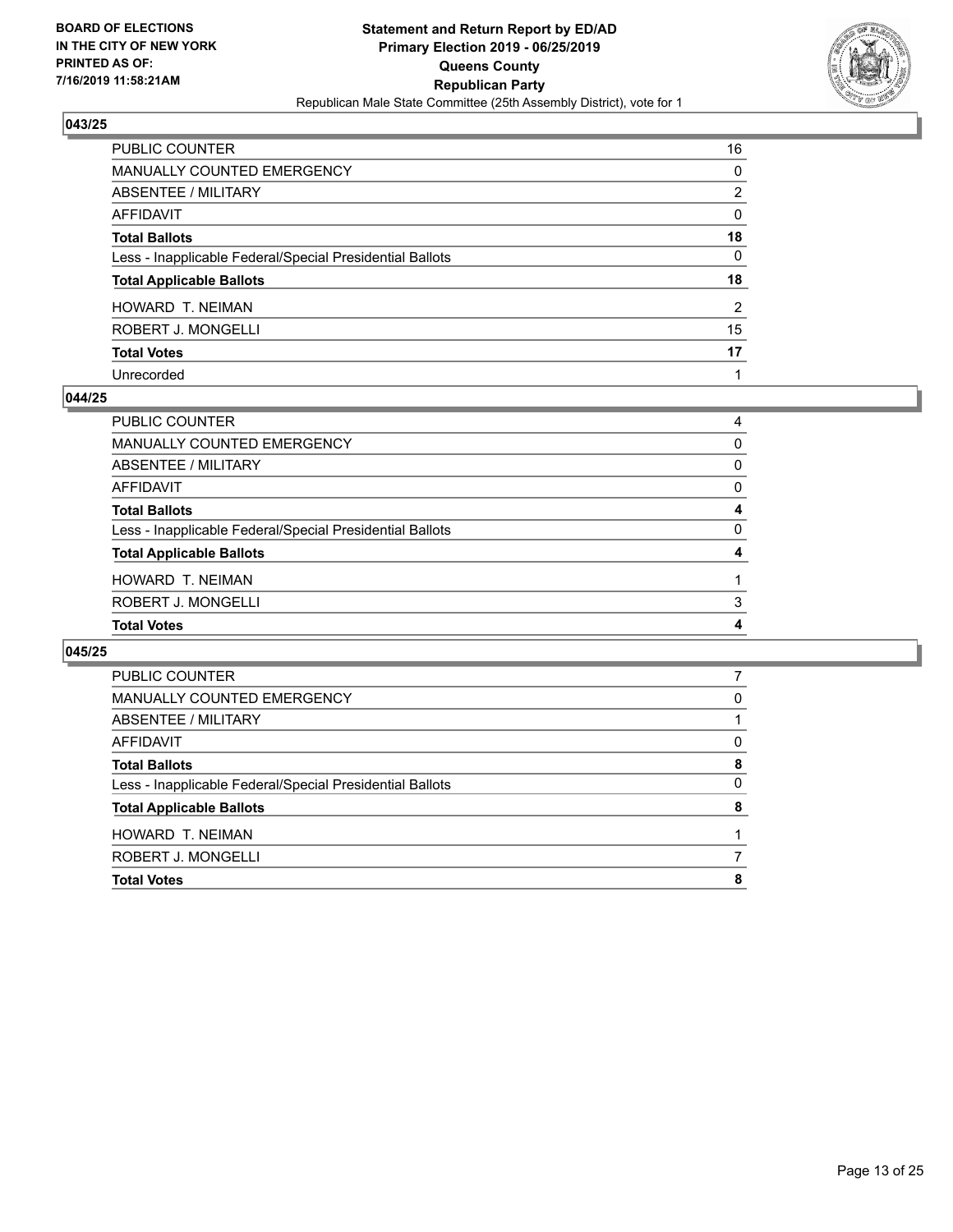

| PUBLIC COUNTER                                           | 4            |
|----------------------------------------------------------|--------------|
| <b>MANUALLY COUNTED EMERGENCY</b>                        | 0            |
| <b>ABSENTEE / MILITARY</b>                               | $\mathbf{0}$ |
| AFFIDAVIT                                                | $\Omega$     |
| <b>Total Ballots</b>                                     | 4            |
| Less - Inapplicable Federal/Special Presidential Ballots | $\Omega$     |
| <b>Total Applicable Ballots</b>                          | 4            |
| HOWARD T. NEIMAN                                         | $\Omega$     |
| ROBERT J. MONGELLI                                       | 3            |
| <b>Total Votes</b>                                       | 3            |
| Unrecorded                                               |              |

#### **047/25**

| PUBLIC COUNTER                                           |          |
|----------------------------------------------------------|----------|
| MANUALLY COUNTED EMERGENCY                               | 0        |
| ABSENTEE / MILITARY                                      | 10       |
| AFFIDAVIT                                                | 2        |
| <b>Total Ballots</b>                                     | 13       |
| Less - Inapplicable Federal/Special Presidential Ballots | $\Omega$ |
| <b>Total Applicable Ballots</b>                          | 13       |
| <b>HOWARD T. NEIMAN</b>                                  |          |
| ROBERT J. MONGELLI                                       | 11       |
| <b>Total Votes</b>                                       | 12       |
| Unrecorded                                               |          |
|                                                          |          |

| PUBLIC COUNTER                                           | 4              |
|----------------------------------------------------------|----------------|
| <b>MANUALLY COUNTED EMERGENCY</b>                        | 0              |
| ABSENTEE / MILITARY                                      | $\overline{2}$ |
| AFFIDAVIT                                                |                |
| <b>Total Ballots</b>                                     |                |
| Less - Inapplicable Federal/Special Presidential Ballots | 0              |
| <b>Total Applicable Ballots</b>                          |                |
| <b>HOWARD T. NEIMAN</b>                                  | 2              |
| ROBERT J. MONGELLI                                       | 4              |
| <b>Total Votes</b>                                       | 6              |
| Unrecorded                                               |                |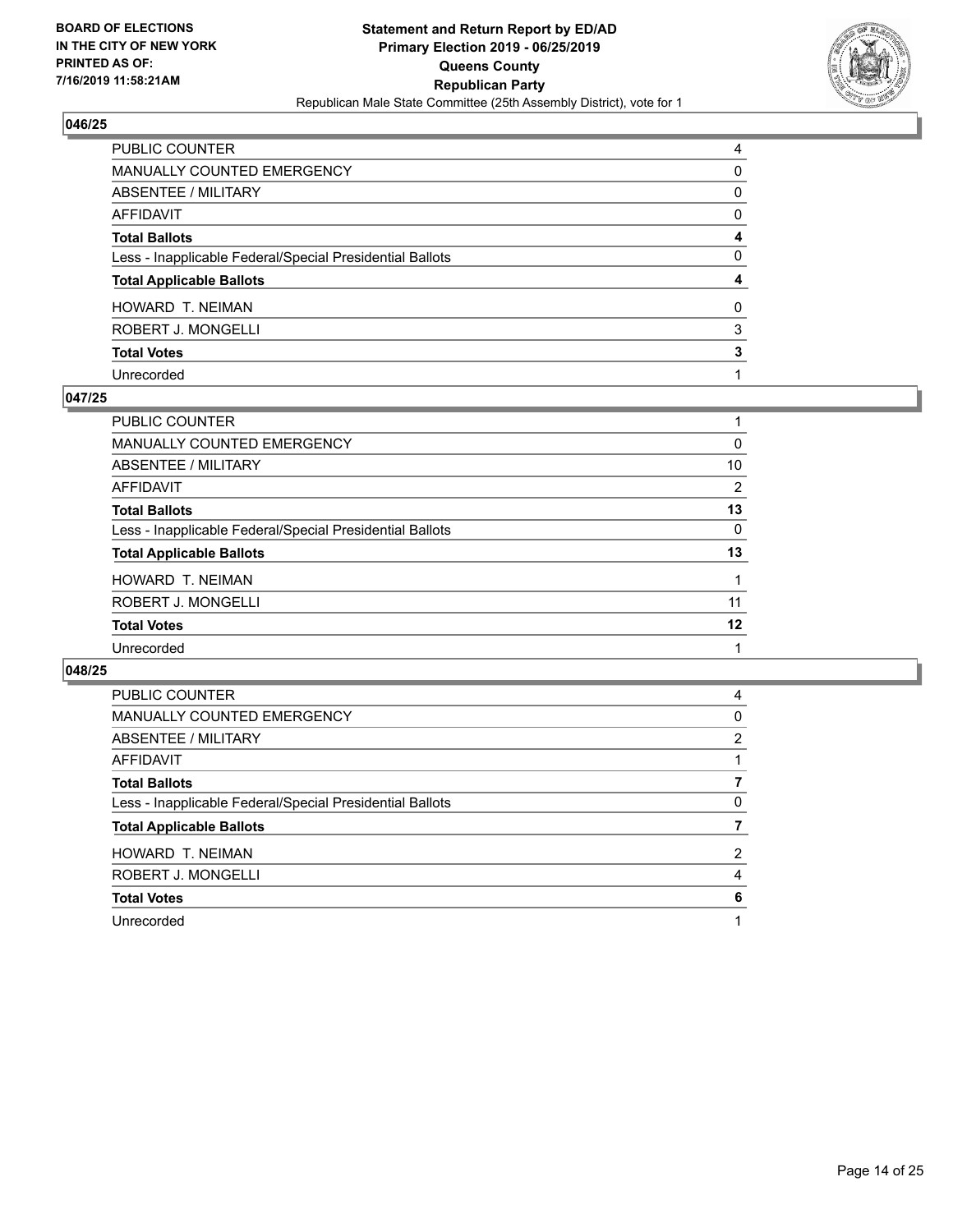

| <b>Total Votes</b>                                       | 9 |
|----------------------------------------------------------|---|
| ROBERT J. MONGELLI                                       | 9 |
| <b>HOWARD T. NEIMAN</b>                                  | 0 |
| <b>Total Applicable Ballots</b>                          | 9 |
| Less - Inapplicable Federal/Special Presidential Ballots | 0 |
| <b>Total Ballots</b>                                     | 9 |
| AFFIDAVIT                                                | 4 |
| <b>ABSENTEE / MILITARY</b>                               | 4 |
| MANUALLY COUNTED EMERGENCY                               | 0 |
| PUBLIC COUNTER                                           |   |

#### **050/25**

| PUBLIC COUNTER                                           | 4              |
|----------------------------------------------------------|----------------|
| <b>MANUALLY COUNTED EMERGENCY</b>                        | $\Omega$       |
| ABSENTEE / MILITARY                                      | 0              |
| AFFIDAVIT                                                | 0              |
| <b>Total Ballots</b>                                     | 4              |
| Less - Inapplicable Federal/Special Presidential Ballots | $\Omega$       |
| <b>Total Applicable Ballots</b>                          | 4              |
| HOWARD T. NEIMAN                                         | $\overline{2}$ |
| ROBERT J. MONGELLI                                       |                |
| <b>Total Votes</b>                                       | 3              |
| Unrecorded                                               |                |
|                                                          |                |

| <b>PUBLIC COUNTER</b>                                    | 5 |
|----------------------------------------------------------|---|
| MANUALLY COUNTED EMERGENCY                               | 0 |
| ABSENTEE / MILITARY                                      | 0 |
| AFFIDAVIT                                                | 3 |
| <b>Total Ballots</b>                                     | 8 |
| Less - Inapplicable Federal/Special Presidential Ballots | 0 |
| <b>Total Applicable Ballots</b>                          | 8 |
| HOWARD T. NEIMAN                                         |   |
| ROBERT J. MONGELLI                                       | 6 |
| <b>Total Votes</b>                                       |   |
| Unrecorded                                               |   |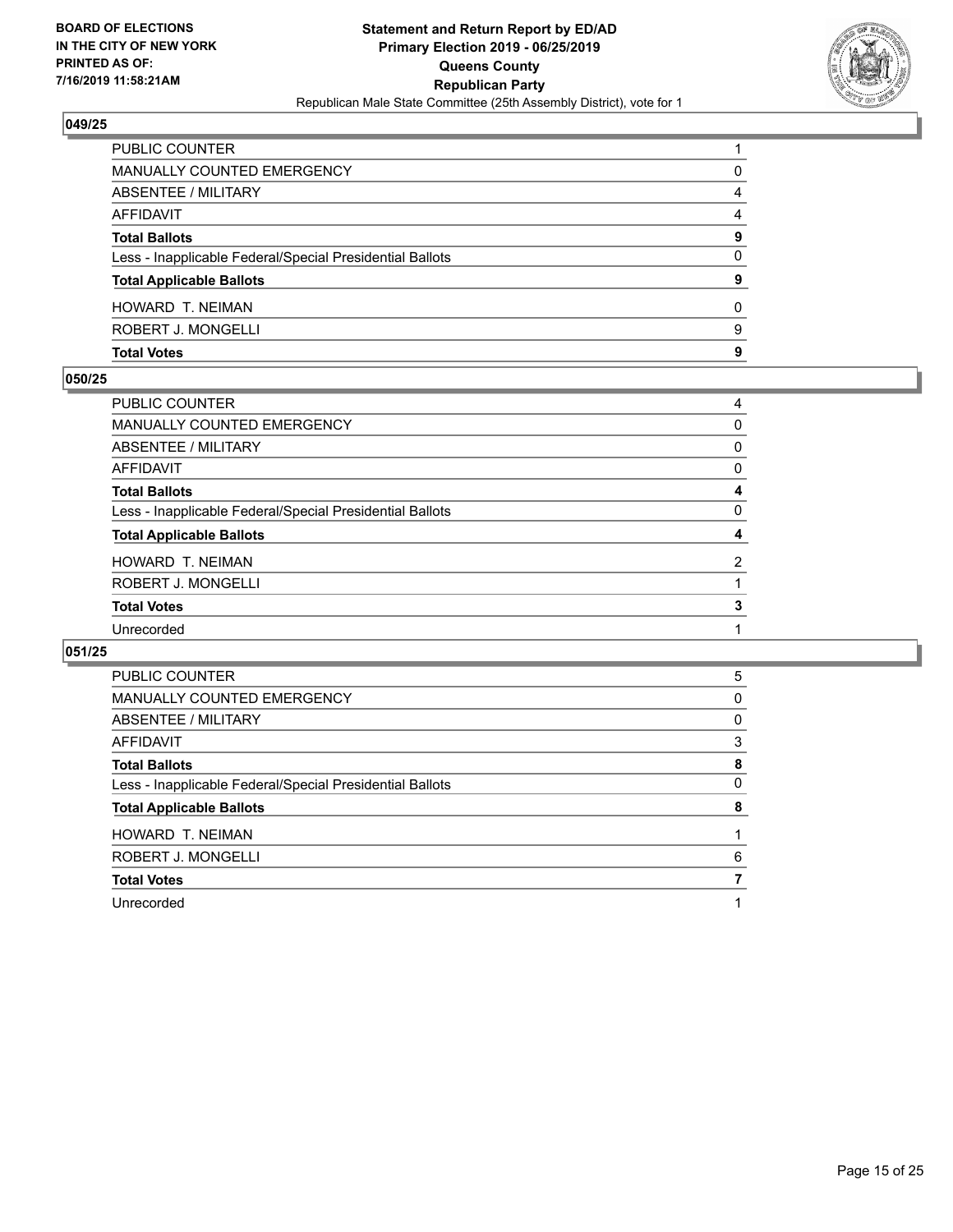

| PUBLIC COUNTER                                           |          |
|----------------------------------------------------------|----------|
| <b>MANUALLY COUNTED EMERGENCY</b>                        | 0        |
| ABSENTEE / MILITARY                                      | 2        |
| <b>AFFIDAVIT</b>                                         | 3        |
| <b>Total Ballots</b>                                     | 12       |
| Less - Inapplicable Federal/Special Presidential Ballots | $\Omega$ |
| <b>Total Applicable Ballots</b>                          | $12 \,$  |
| HOWARD T. NEIMAN                                         | 2        |
| ROBERT J. MONGELLI                                       | 9        |
| <b>Total Votes</b>                                       | 11       |
| Unrecorded                                               |          |

#### **053/25**

| <b>PUBLIC COUNTER</b>                                    | 6              |
|----------------------------------------------------------|----------------|
| <b>MANUALLY COUNTED EMERGENCY</b>                        | 0              |
| ABSENTEE / MILITARY                                      | 0              |
| <b>AFFIDAVIT</b>                                         | 4              |
| <b>Total Ballots</b>                                     | 10             |
| Less - Inapplicable Federal/Special Presidential Ballots | $\Omega$       |
| <b>Total Applicable Ballots</b>                          | 10             |
| <b>HOWARD T. NEIMAN</b>                                  | 2              |
| ROBERT J. MONGELLI                                       | 6              |
| <b>Total Votes</b>                                       | 8              |
| Unrecorded                                               | $\overline{2}$ |
|                                                          |                |

| PUBLIC COUNTER                                           | 2 |
|----------------------------------------------------------|---|
| <b>MANUALLY COUNTED EMERGENCY</b>                        | 0 |
| ABSENTEE / MILITARY                                      |   |
| <b>AFFIDAVIT</b>                                         | 0 |
| <b>Total Ballots</b>                                     | 3 |
| Less - Inapplicable Federal/Special Presidential Ballots | 0 |
| <b>Total Applicable Ballots</b>                          | 3 |
| <b>HOWARD T. NEIMAN</b>                                  |   |
|                                                          |   |
| ROBERT J. MONGELLI                                       |   |
| <b>Total Votes</b>                                       | 2 |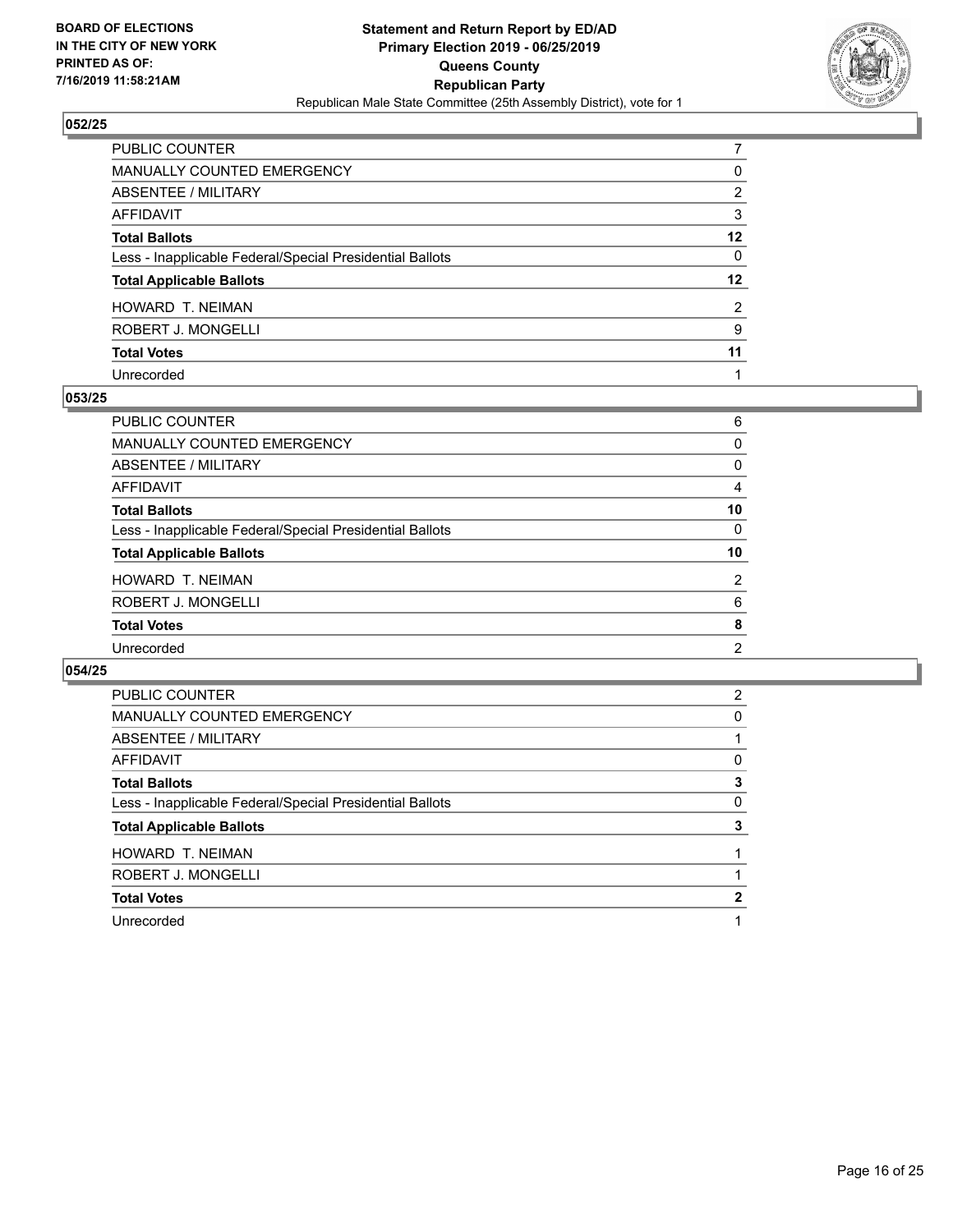

| <b>Total Votes</b>                                       | 4        |
|----------------------------------------------------------|----------|
| ROBERT J. MONGELLI                                       | 3        |
| HOWARD T. NEIMAN                                         |          |
| <b>Total Applicable Ballots</b>                          |          |
| Less - Inapplicable Federal/Special Presidential Ballots | 0        |
| <b>Total Ballots</b>                                     | 4        |
| AFFIDAVIT                                                | $\Omega$ |
| ABSENTEE / MILITARY                                      | 0        |
| <b>MANUALLY COUNTED EMERGENCY</b>                        | 0        |
| PUBLIC COUNTER                                           | 4        |

# **056/25**

| PUBLIC COUNTER                                           | $\Omega$     |
|----------------------------------------------------------|--------------|
| MANUALLY COUNTED EMERGENCY                               | 0            |
| ABSENTEE / MILITARY                                      | $\Omega$     |
| AFFIDAVIT                                                | $\Omega$     |
| Total Ballots                                            | 0            |
| Less - Inapplicable Federal/Special Presidential Ballots | $\mathbf{0}$ |
| <b>Total Applicable Ballots</b>                          | 0            |
| HOWARD T. NEIMAN                                         | $\Omega$     |
| ROBERT J. MONGELLI                                       | $\mathbf{0}$ |
| <b>Total Votes</b>                                       | 0            |
|                                                          |              |

## **057/25**

| PUBLIC COUNTER                                           |   |
|----------------------------------------------------------|---|
| MANUALLY COUNTED EMERGENCY                               | 0 |
| ABSENTEE / MILITARY                                      |   |
| AFFIDAVIT                                                | 0 |
| <b>Total Ballots</b>                                     | 8 |
| Less - Inapplicable Federal/Special Presidential Ballots | 0 |
| <b>Total Applicable Ballots</b>                          | 8 |
| HOWARD T. NEIMAN                                         | 2 |
| ROBERT J. MONGELLI                                       | 6 |
| <b>Total Votes</b>                                       | 8 |
|                                                          |   |

| <b>Total Votes</b>                                       | 5 |
|----------------------------------------------------------|---|
| ROBERT J. MONGELLI                                       | 5 |
| <b>HOWARD T. NEIMAN</b>                                  | 0 |
| <b>Total Applicable Ballots</b>                          | 5 |
| Less - Inapplicable Federal/Special Presidential Ballots | 0 |
| <b>Total Ballots</b>                                     | 5 |
| AFFIDAVIT                                                | 0 |
| ABSENTEE / MILITARY                                      |   |
| <b>MANUALLY COUNTED EMERGENCY</b>                        | 0 |
| PUBLIC COUNTER                                           | 4 |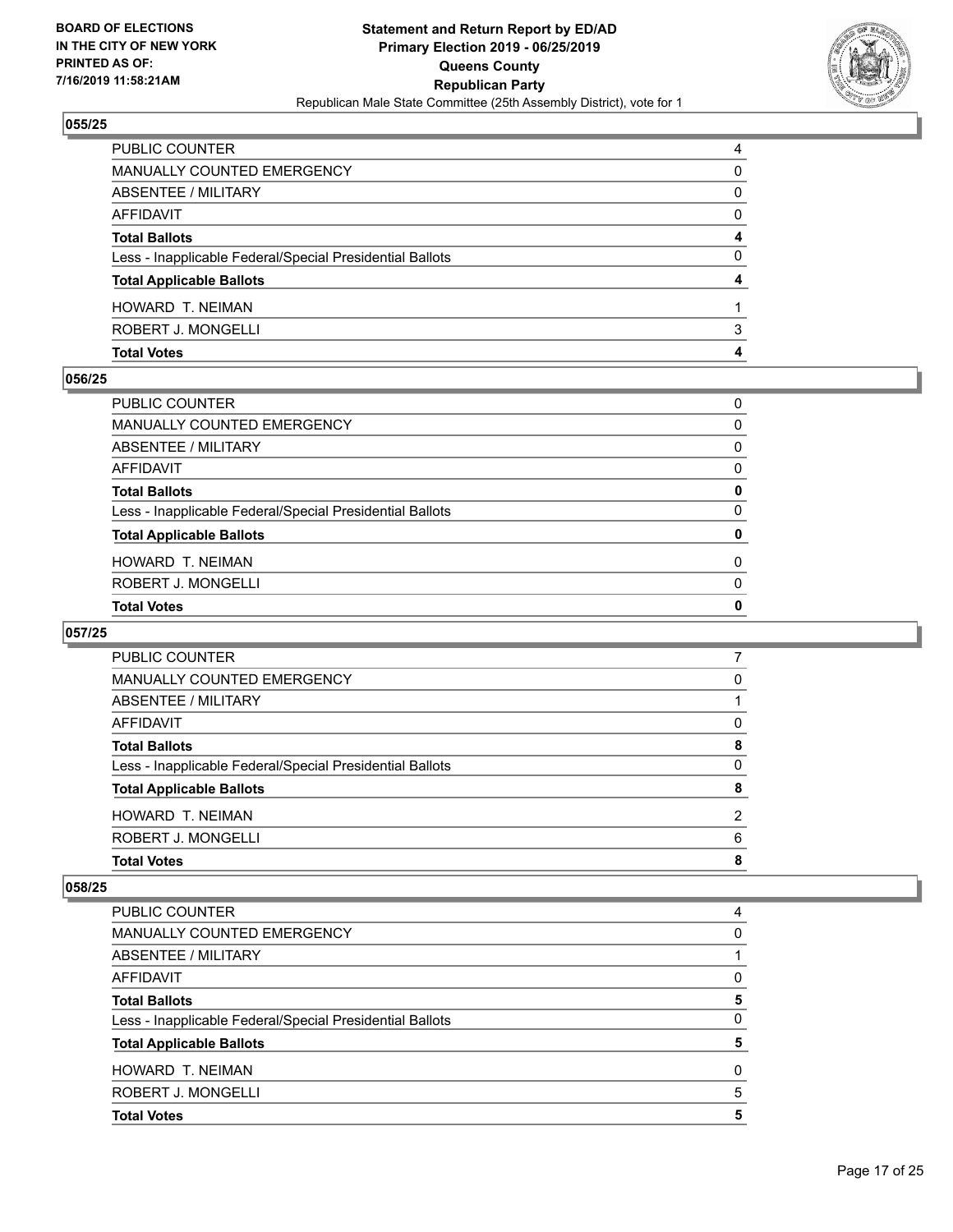

| PUBLIC COUNTER                                           | 4        |
|----------------------------------------------------------|----------|
| MANUALLY COUNTED EMERGENCY                               | 0        |
| ABSENTEE / MILITARY                                      | 0        |
| AFFIDAVIT                                                | $\Omega$ |
| <b>Total Ballots</b>                                     | 4        |
| Less - Inapplicable Federal/Special Presidential Ballots | 0        |
| <b>Total Applicable Ballots</b>                          | 4        |
| HOWARD T. NEIMAN                                         |          |
| ROBERT J. MONGELLI                                       | 3        |
| <b>Total Votes</b>                                       | 4        |

#### **060/25**

| PUBLIC COUNTER                                           | 4        |
|----------------------------------------------------------|----------|
| <b>MANUALLY COUNTED EMERGENCY</b>                        | 0        |
| <b>ABSENTEE / MILITARY</b>                               | 0        |
| AFFIDAVIT                                                | 0        |
| <b>Total Ballots</b>                                     | 4        |
| Less - Inapplicable Federal/Special Presidential Ballots | $\Omega$ |
| <b>Total Applicable Ballots</b>                          | 4        |
| HOWARD T. NEIMAN                                         | 2        |
| ROBERT J. MONGELLI                                       |          |
| <b>Total Votes</b>                                       | 3        |
| Unrecorded                                               |          |
|                                                          |          |

| <b>PUBLIC COUNTER</b>                                    | 8 |
|----------------------------------------------------------|---|
| MANUALLY COUNTED EMERGENCY                               | 0 |
| ABSENTEE / MILITARY                                      | 0 |
| AFFIDAVIT                                                | 0 |
| <b>Total Ballots</b>                                     | 8 |
| Less - Inapplicable Federal/Special Presidential Ballots | 0 |
| <b>Total Applicable Ballots</b>                          | 8 |
| <b>HOWARD T. NEIMAN</b>                                  | 4 |
| ROBERT J. MONGELLI                                       | 3 |
| GREGORY L. LASAK (WRITE-IN)                              |   |
| <b>Total Votes</b>                                       | 8 |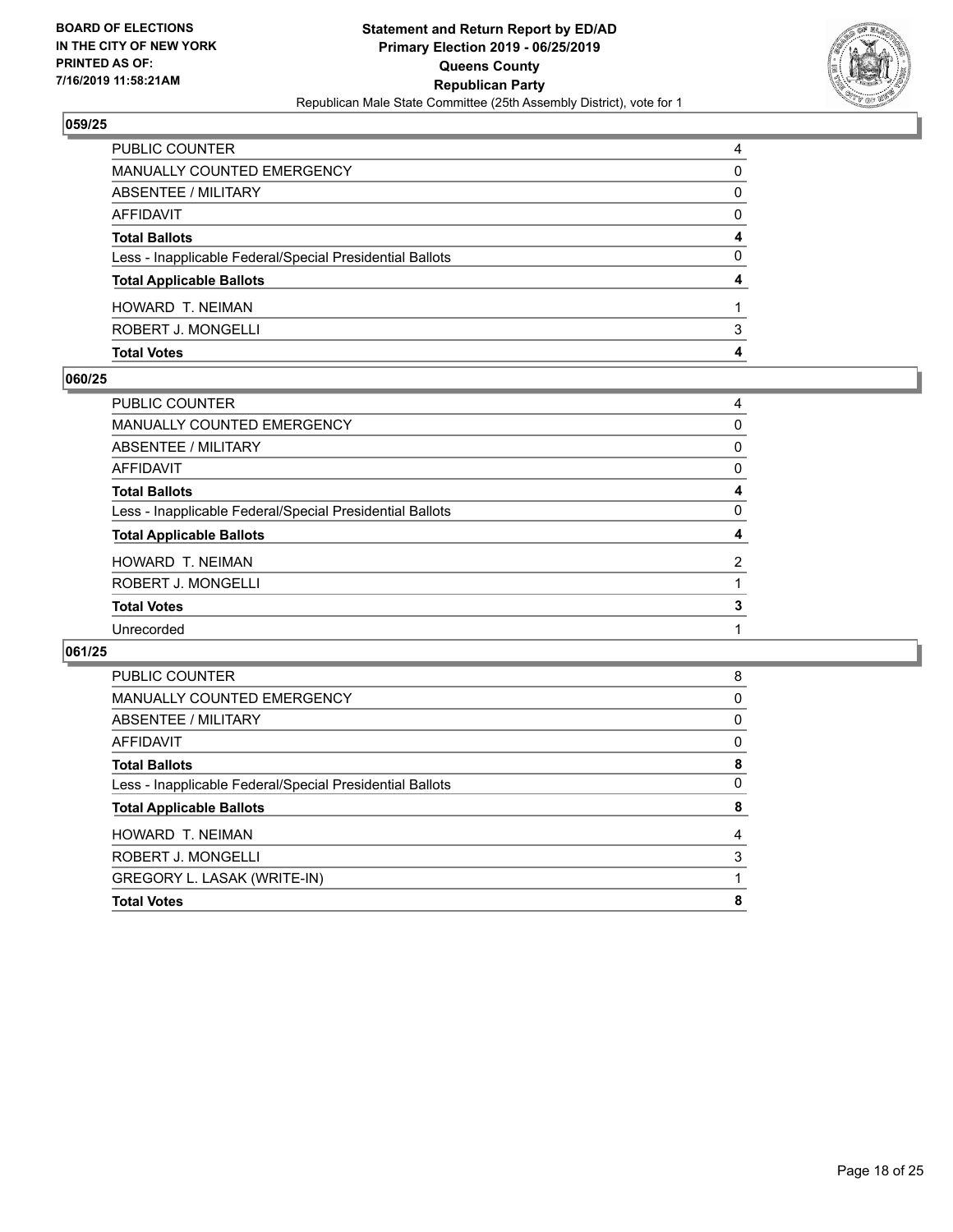

| <b>Total Votes</b>                                       | 0        |
|----------------------------------------------------------|----------|
| ROBERT J. MONGELLI                                       | 0        |
| HOWARD T. NEIMAN                                         | 0        |
| <b>Total Applicable Ballots</b>                          | 0        |
| Less - Inapplicable Federal/Special Presidential Ballots | 0        |
| <b>Total Ballots</b>                                     | 0        |
| AFFIDAVIT                                                | $\Omega$ |
| ABSENTEE / MILITARY                                      | 0        |
| MANUALLY COUNTED EMERGENCY                               | 0        |
| PUBLIC COUNTER                                           | $\Omega$ |

## **063/25**

| PUBLIC COUNTER                                           | 3            |
|----------------------------------------------------------|--------------|
| MANUALLY COUNTED EMERGENCY                               | 0            |
| ABSENTEE / MILITARY                                      | 2            |
| AFFIDAVIT                                                | $\Omega$     |
| Total Ballots                                            | 5            |
| Less - Inapplicable Federal/Special Presidential Ballots | $\mathbf{0}$ |
| <b>Total Applicable Ballots</b>                          | 5            |
| HOWARD T. NEIMAN                                         | $\Omega$     |
| ROBERT J. MONGELLI                                       | 5            |
| <b>Total Votes</b>                                       | 5            |
|                                                          |              |

## **064/25**

| <b>PUBLIC COUNTER</b>                                    | 5 |
|----------------------------------------------------------|---|
| MANUALLY COUNTED EMERGENCY                               | 0 |
| ABSENTEE / MILITARY                                      | 2 |
| AFFIDAVIT                                                | 0 |
| <b>Total Ballots</b>                                     |   |
| Less - Inapplicable Federal/Special Presidential Ballots | 0 |
| <b>Total Applicable Ballots</b>                          |   |
| HOWARD T. NEIMAN                                         | 6 |
| ROBERT J. MONGELLI                                       |   |
| <b>Total Votes</b>                                       |   |
|                                                          |   |

| PUBLIC COUNTER                                           | 4 |
|----------------------------------------------------------|---|
| MANUALLY COUNTED EMERGENCY                               | 0 |
| ABSENTEE / MILITARY                                      | 0 |
| AFFIDAVIT                                                | 0 |
| <b>Total Ballots</b>                                     | 4 |
| Less - Inapplicable Federal/Special Presidential Ballots | 0 |
| <b>Total Applicable Ballots</b>                          |   |
| HOWARD T. NEIMAN                                         |   |
| ROBERT J. MONGELLI                                       | 3 |
| <b>Total Votes</b>                                       |   |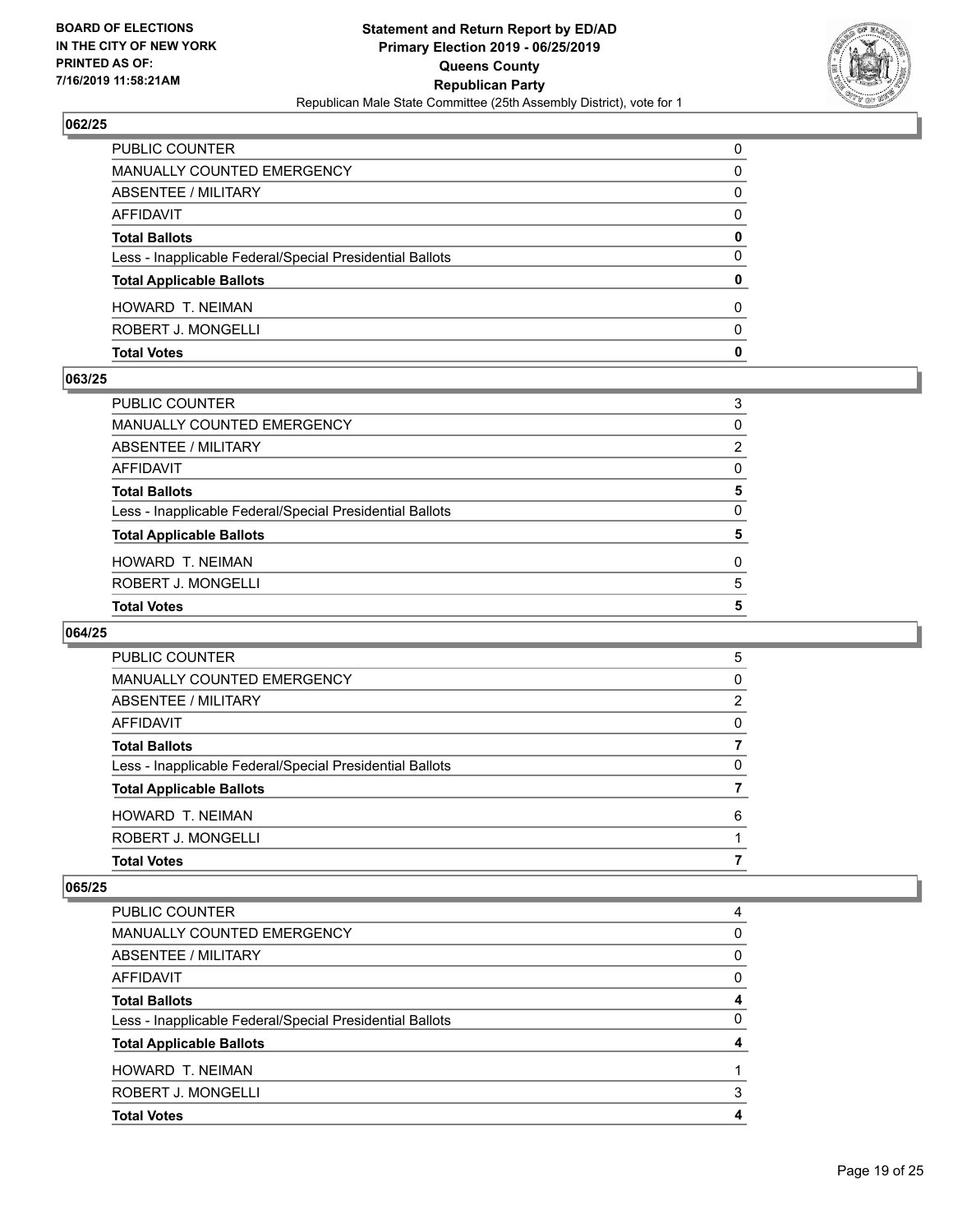

| <b>Total Votes</b>                                       |              |
|----------------------------------------------------------|--------------|
| ROBERT J. MONGELLI                                       |              |
| <b>HOWARD T. NEIMAN</b>                                  |              |
| <b>Total Applicable Ballots</b>                          | $\mathbf{2}$ |
| Less - Inapplicable Federal/Special Presidential Ballots | 0            |
| <b>Total Ballots</b>                                     | 2            |
| AFFIDAVIT                                                | 0            |
| <b>ABSENTEE / MILITARY</b>                               |              |
| MANUALLY COUNTED EMERGENCY                               | 0            |
| PUBLIC COUNTER                                           |              |

#### **067/25**

| PUBLIC COUNTER                                           | 0            |
|----------------------------------------------------------|--------------|
| MANUALLY COUNTED EMERGENCY                               | $\Omega$     |
| <b>ABSENTEE / MILITARY</b>                               | $\Omega$     |
| <b>AFFIDAVIT</b>                                         | $\Omega$     |
| <b>Total Ballots</b>                                     | 0            |
| Less - Inapplicable Federal/Special Presidential Ballots | $\Omega$     |
| <b>Total Applicable Ballots</b>                          | 0            |
| HOWARD T. NEIMAN                                         | $\Omega$     |
| ROBERT J. MONGELLI                                       | $\Omega$     |
| <b>Total Votes</b>                                       | $\mathbf{0}$ |

| <b>PUBLIC COUNTER</b>                                    |    |
|----------------------------------------------------------|----|
| <b>MANUALLY COUNTED EMERGENCY</b>                        | 0  |
| ABSENTEE / MILITARY                                      |    |
| AFFIDAVIT                                                | 5  |
| <b>Total Ballots</b>                                     | 13 |
| Less - Inapplicable Federal/Special Presidential Ballots | 0  |
| <b>Total Applicable Ballots</b>                          | 13 |
| HOWARD T. NEIMAN                                         |    |
| ROBERT J. MONGELLI                                       | 10 |
| <b>Total Votes</b>                                       | 11 |
| Unrecorded                                               | 2  |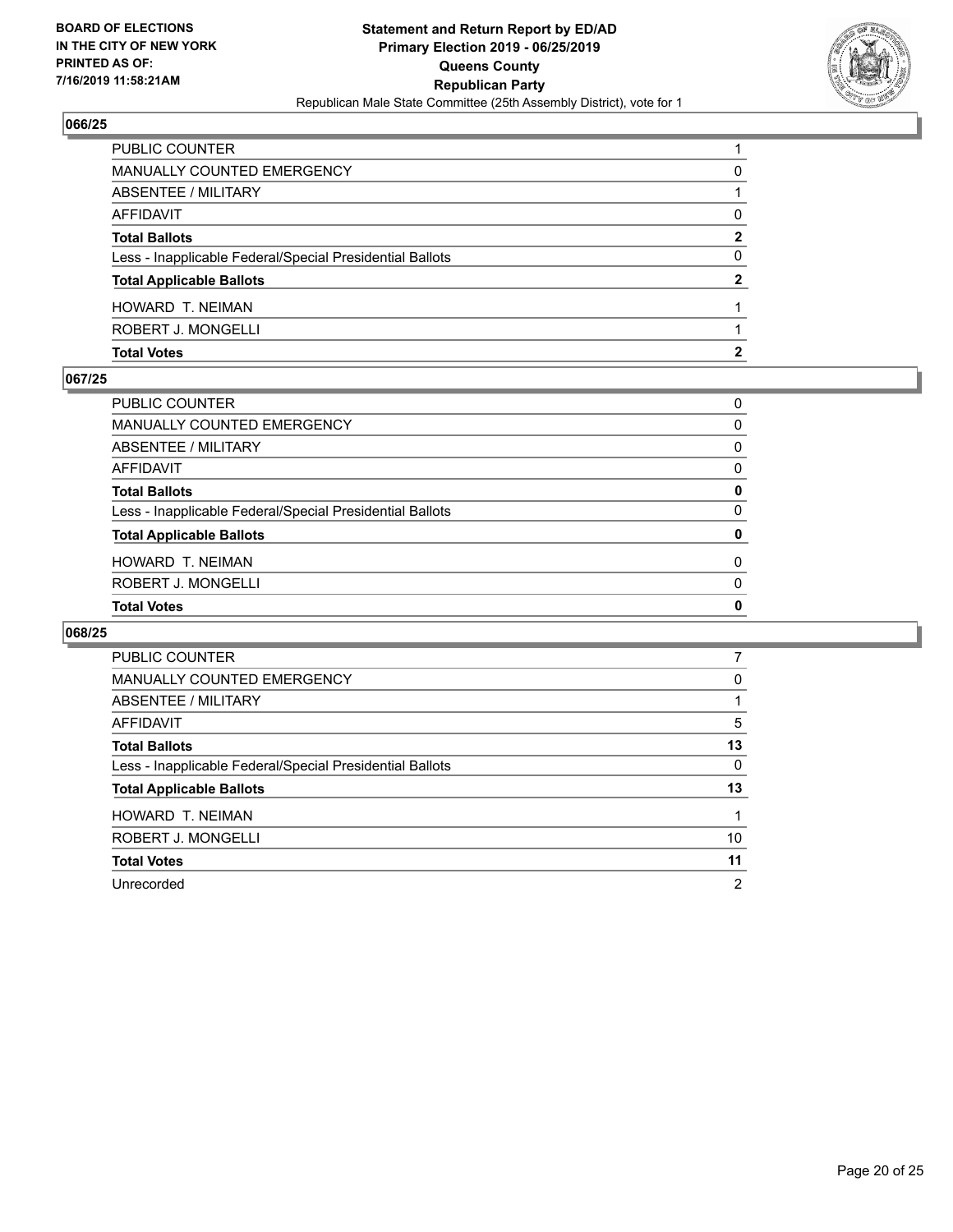

| PUBLIC COUNTER                                           | 11             |
|----------------------------------------------------------|----------------|
| <b>MANUALLY COUNTED EMERGENCY</b>                        | 0              |
| ABSENTEE / MILITARY                                      | $\mathbf{0}$   |
| AFFIDAVIT                                                | $\Omega$       |
| <b>Total Ballots</b>                                     | 11             |
| Less - Inapplicable Federal/Special Presidential Ballots | 0              |
| <b>Total Applicable Ballots</b>                          | 11             |
| HOWARD T. NEIMAN                                         | 8              |
| ROBERT J. MONGELLI                                       |                |
| <b>Total Votes</b>                                       | 9              |
| Unrecorded                                               | $\overline{2}$ |

#### **070/25**

| PUBLIC COUNTER                                           | $\overline{2}$ |
|----------------------------------------------------------|----------------|
| <b>MANUALLY COUNTED EMERGENCY</b>                        | 0              |
| ABSENTEE / MILITARY                                      | $\Omega$       |
| AFFIDAVIT                                                | 0              |
| <b>Total Ballots</b>                                     | $\mathbf{2}$   |
| Less - Inapplicable Federal/Special Presidential Ballots | $\Omega$       |
| <b>Total Applicable Ballots</b>                          | $\mathbf{2}$   |
| <b>HOWARD T. NEIMAN</b>                                  | $\mathcal{P}$  |
| ROBERT J. MONGELLI                                       | $\Omega$       |
| <b>Total Votes</b>                                       | 2              |
|                                                          |                |

## **071/25**

| <b>PUBLIC COUNTER</b>                                    | 3 |
|----------------------------------------------------------|---|
| <b>MANUALLY COUNTED EMERGENCY</b>                        | 0 |
| ABSENTEE / MILITARY                                      | 0 |
| AFFIDAVIT                                                | 0 |
| <b>Total Ballots</b>                                     | 3 |
| Less - Inapplicable Federal/Special Presidential Ballots | 0 |
| <b>Total Applicable Ballots</b>                          | 3 |
| HOWARD T. NEIMAN                                         |   |
| ROBERT J. MONGELLI                                       | 2 |
| <b>Total Votes</b>                                       | 3 |

| PUBLIC COUNTER                                           | 10       |
|----------------------------------------------------------|----------|
| MANUALLY COUNTED EMERGENCY                               | 0        |
| ABSENTEE / MILITARY                                      | $\Omega$ |
| <b>AFFIDAVIT</b>                                         | $\Omega$ |
| <b>Total Ballots</b>                                     | 10       |
| Less - Inapplicable Federal/Special Presidential Ballots | $\Omega$ |
| <b>Total Applicable Ballots</b>                          | 10       |
| HOWARD T. NEIMAN                                         | 10       |
| ROBERT J. MONGELLI                                       | $\Omega$ |
| <b>Total Votes</b>                                       | 10       |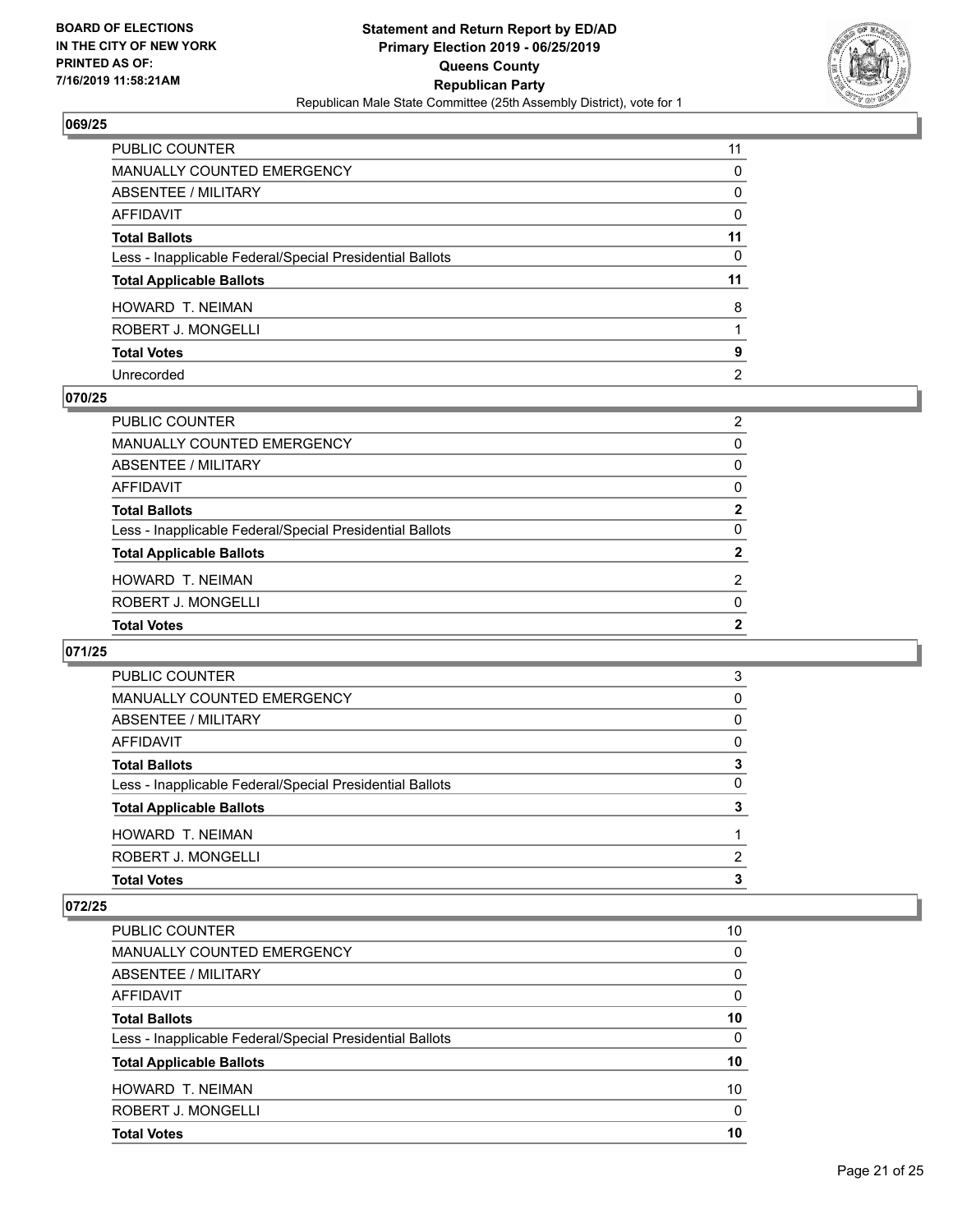

| PUBLIC COUNTER                                           |              |
|----------------------------------------------------------|--------------|
| MANUALLY COUNTED EMERGENCY                               | 0            |
| <b>ABSENTEE / MILITARY</b>                               |              |
| AFFIDAVIT                                                | 0            |
| <b>Total Ballots</b>                                     | 2            |
| Less - Inapplicable Federal/Special Presidential Ballots | 0            |
| <b>Total Applicable Ballots</b>                          | $\mathbf{2}$ |
| HOWARD T. NEIMAN                                         | 0            |
| ROBERT J. MONGELLI                                       | 2            |
| <b>Total Votes</b>                                       | 2            |

#### **074/25**

| PUBLIC COUNTER                                           | 8        |
|----------------------------------------------------------|----------|
| <b>MANUALLY COUNTED EMERGENCY</b>                        | 0        |
| <b>ABSENTEE / MILITARY</b>                               | 0        |
| AFFIDAVIT                                                | $\Omega$ |
| <b>Total Ballots</b>                                     | 8        |
| Less - Inapplicable Federal/Special Presidential Ballots | $\Omega$ |
| <b>Total Applicable Ballots</b>                          | 8        |
| HOWARD T. NEIMAN                                         |          |
| ROBERT J. MONGELLI                                       | 4        |
| <b>Total Votes</b>                                       | 5        |
| Unrecorded                                               | 3        |
|                                                          |          |

| <b>PUBLIC COUNTER</b>                                    | 17 |
|----------------------------------------------------------|----|
| <b>MANUALLY COUNTED EMERGENCY</b>                        | 0  |
| ABSENTEE / MILITARY                                      |    |
| <b>AFFIDAVIT</b>                                         | 0  |
| <b>Total Ballots</b>                                     | 18 |
| Less - Inapplicable Federal/Special Presidential Ballots | 0  |
| <b>Total Applicable Ballots</b>                          | 18 |
| <b>HOWARD T. NEIMAN</b>                                  | 15 |
| ROBERT J. MONGELLI                                       | 2  |
| <b>Total Votes</b>                                       | 17 |
| Unrecorded                                               |    |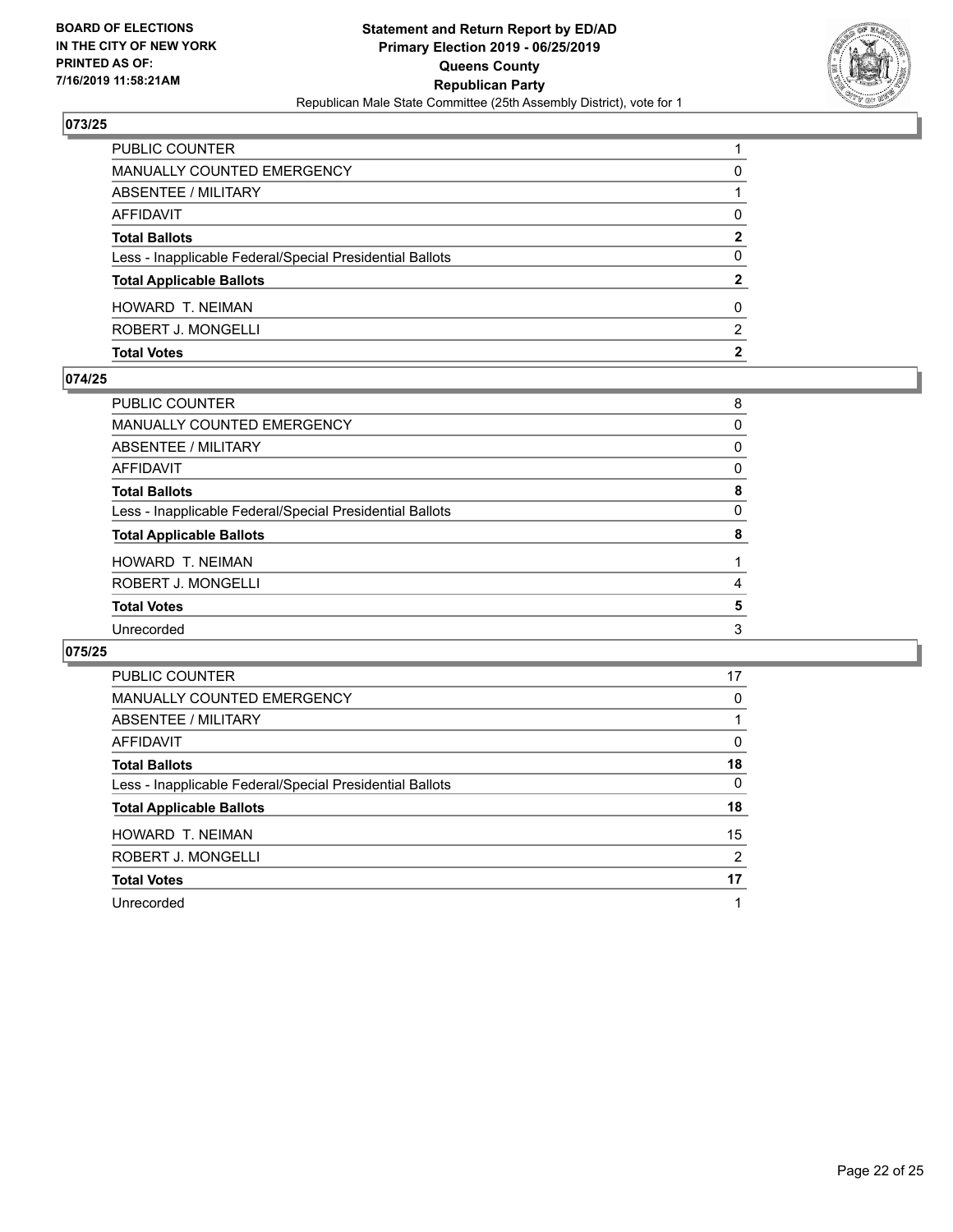

| PUBLIC COUNTER                                           |              |
|----------------------------------------------------------|--------------|
| MANUALLY COUNTED EMERGENCY                               | 0            |
| <b>ABSENTEE / MILITARY</b>                               |              |
| AFFIDAVIT                                                | $\Omega$     |
| Total Ballots                                            | 8            |
| Less - Inapplicable Federal/Special Presidential Ballots | $\mathbf{0}$ |
| <b>Total Applicable Ballots</b>                          | 8            |
| HOWARD T. NEIMAN                                         | 6            |
| ROBERT J. MONGELLI                                       |              |
| <b>Total Votes</b>                                       |              |
| Unrecorded                                               |              |

#### **077/25**

| <b>PUBLIC COUNTER</b>                                    | 16 |
|----------------------------------------------------------|----|
| <b>MANUALLY COUNTED EMERGENCY</b>                        | 0  |
| ABSENTEE / MILITARY                                      | 0  |
| AFFIDAVIT                                                | 0  |
| <b>Total Ballots</b>                                     | 16 |
| Less - Inapplicable Federal/Special Presidential Ballots | 0  |
| <b>Total Applicable Ballots</b>                          | 16 |
| <b>HOWARD T. NEIMAN</b>                                  | 9  |
| ROBERT J. MONGELLI                                       | 4  |
| GREGORY L. LASAK (WRITE-IN)                              |    |
| <b>Total Votes</b>                                       | 14 |
| Unrecorded                                               | 2  |

| PUBLIC COUNTER                                           | 4 |
|----------------------------------------------------------|---|
| MANUALLY COUNTED EMERGENCY                               | 0 |
| ABSENTEE / MILITARY                                      |   |
| AFFIDAVIT                                                | 0 |
| <b>Total Ballots</b>                                     | 5 |
| Less - Inapplicable Federal/Special Presidential Ballots | 0 |
| <b>Total Applicable Ballots</b>                          | 5 |
| HOWARD T. NEIMAN                                         | 0 |
| ROBERT J. MONGELLI                                       | 4 |
| <b>Total Votes</b>                                       | 4 |
| Unrecorded                                               |   |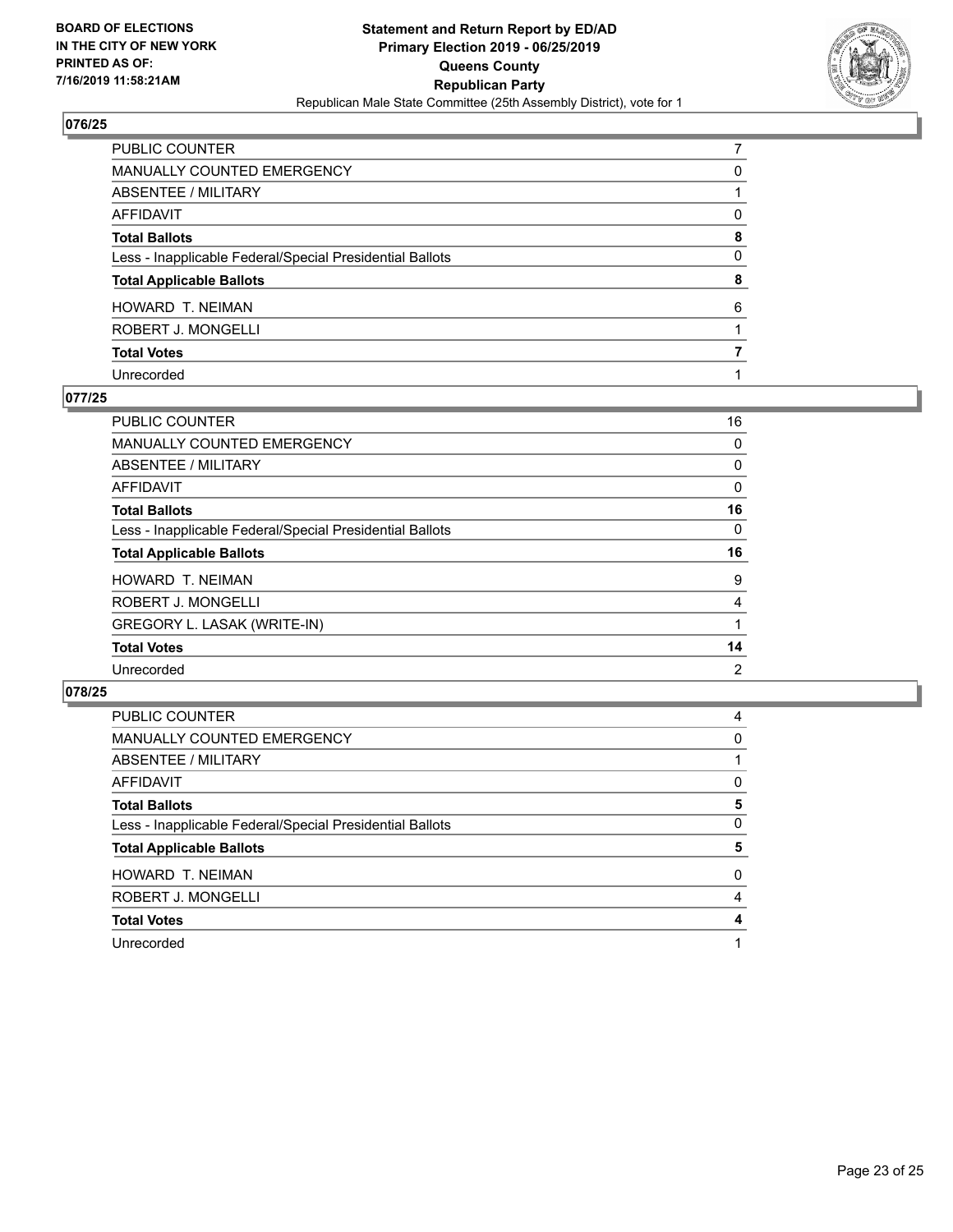

| PUBLIC COUNTER                                           |   |
|----------------------------------------------------------|---|
| MANUALLY COUNTED EMERGENCY                               | 0 |
| ABSENTEE / MILITARY                                      | 0 |
| AFFIDAVIT                                                | 0 |
| <b>Total Ballots</b>                                     |   |
| Less - Inapplicable Federal/Special Presidential Ballots | 0 |
| <b>Total Applicable Ballots</b>                          |   |
| HOWARD T. NEIMAN                                         |   |
| ROBERT J. MONGELLI                                       | 0 |
| <b>Total Votes</b>                                       |   |